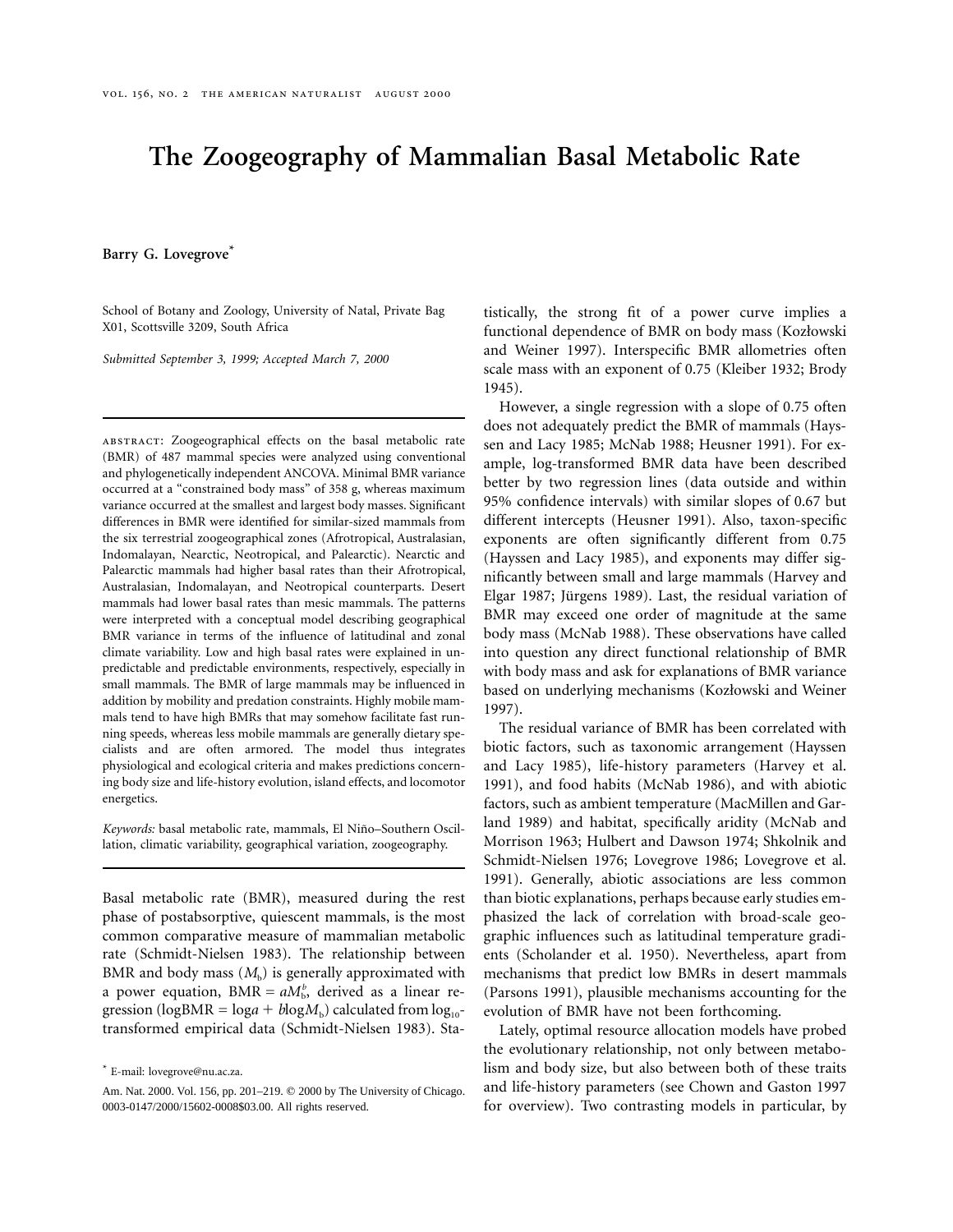Brown et al. (1993) and Kozłowski and Weiner (1997), highlight the dichotomous views on the functional dependence of physiological traits on body size.

Brown et al. (1993) predict that a single, optimal taxonspecific body mass can be determined by the rate of resource acquisition from the environment and, hence, the amount and rate of energy that can be partitioned to reproduction. The model assumes that allometric exponents remain constant among different kinds of organisms and that the rate of energy acquisition from the environment scales with the same exponent (0.75) as that of "individual metabolism." The model therefore implicitly assumes a functional relationship between metabolism and body size. The validity of several other assumptions of the model have been questioned (Blackburn and Gaston 1994; Kozłowski 1996; Chown and Gaston 1997).

Kozłowski and Weiner (1997), on the other hand, argue that within-species dependencies of physiological parameters, such as respiration, assimilation, and production, and life-history parameters, such as mortality rates, determine intraspecific optimal body sizes. They show that interspecific allometries are by-products of body size optimization and the distributions of intraspecific production and mortality parameters. Using randomly generated constants and exponents to simulate intraspecific allometries of assimilation and respiration, they obtained significant interspecific allometries of various physiological traits as well as strong correlations between age at maturity and life expectancy after body size effects were removed (Kozłowski and Weiner 1997).

One novelty of the Kozłowski and Weiner (1997) model is that the within-species variance of physiological traits used to generate a plausible relationship between age at maturity and life expectancy may be indicative of an underlying "slow-fast" continuum of metabolic rate associated with the variation of life-history parameters. The model emphasizes that physiological variance is not random noise surrounding a functional power relationship but probably reflects selective processes that optimize body size for production. Therefore, their model highlights more than ever before the urgent need to identify the selection processes/mechanisms associated with within-species variance of traits such as BMR.

One approach is to establish whether the variance of metabolic traits can be associated with environmental variability. Generally in the quest for modelling simplicity, resource allocation models tend to model optimality in "saturated" (Brown et al. 1993) or "aseasonal, constant" environments (Kozłowski and Weiner 1997). Thus, the likelihood that the evolution of physiological traits may be influenced by spatial and temporal resource availability is seldom considered.

In this article, I provide empirical evidence of an as-

sociation of BMR variance with broad-scale, global latitudinal and zonal climate patterns that influence the temporal and spatial reliability of resources. I argue that rainfall variability in particular may be very important in selection of BMR and show that mammalian BMR varies significantly among the six terrestrial zoogeographical zones. I interpret these patterns with a conceptual model that argues that the evolution of BMR and the energetic perspective on life histories should not be considered in isolation of resource predictability gradients and predation and related size-dependent parameters, such as home range, dispersal ability, and running speed.

## **Broadscale Global Climatic Patterns**

#### *Latitudinal Patterns*

The most obvious latitudinal climate gradient on Earth is the general decrease in the mean annual temperature from the Tropics to the higher latitudes (Budyko 1986; Mann et al. 1998). Rainfall patterns are less generalized, but three principal latitudinal zones of ground-level air divergence and convergence determine yearly and seasonal rainfall patterns within both hemispheres (Barry and Perry 1973; Perry and Walker 1977; Tyson 1986; fig. 1).

The Tropics  $(0^{\circ}-20^{\circ}$  south or north) and temperate latitudes  $(40^{\circ}-60^{\circ}$  south or north) are dominated by lowpressure, convergent circulation systems, whereas the semitropics  $(20^{\circ}-40^{\circ})$  north and south) are dominated by



**Figure 1:** Simplified schematic representation of the major latitudinal and zonal (longitudinal) atmospheric circulation systems showing the major zones of ground level convergence (low pressure) and divergence (high pressure) that influence spatial and temporal rainfall patterns globally. Simplified and redrawn from Tyson (1986).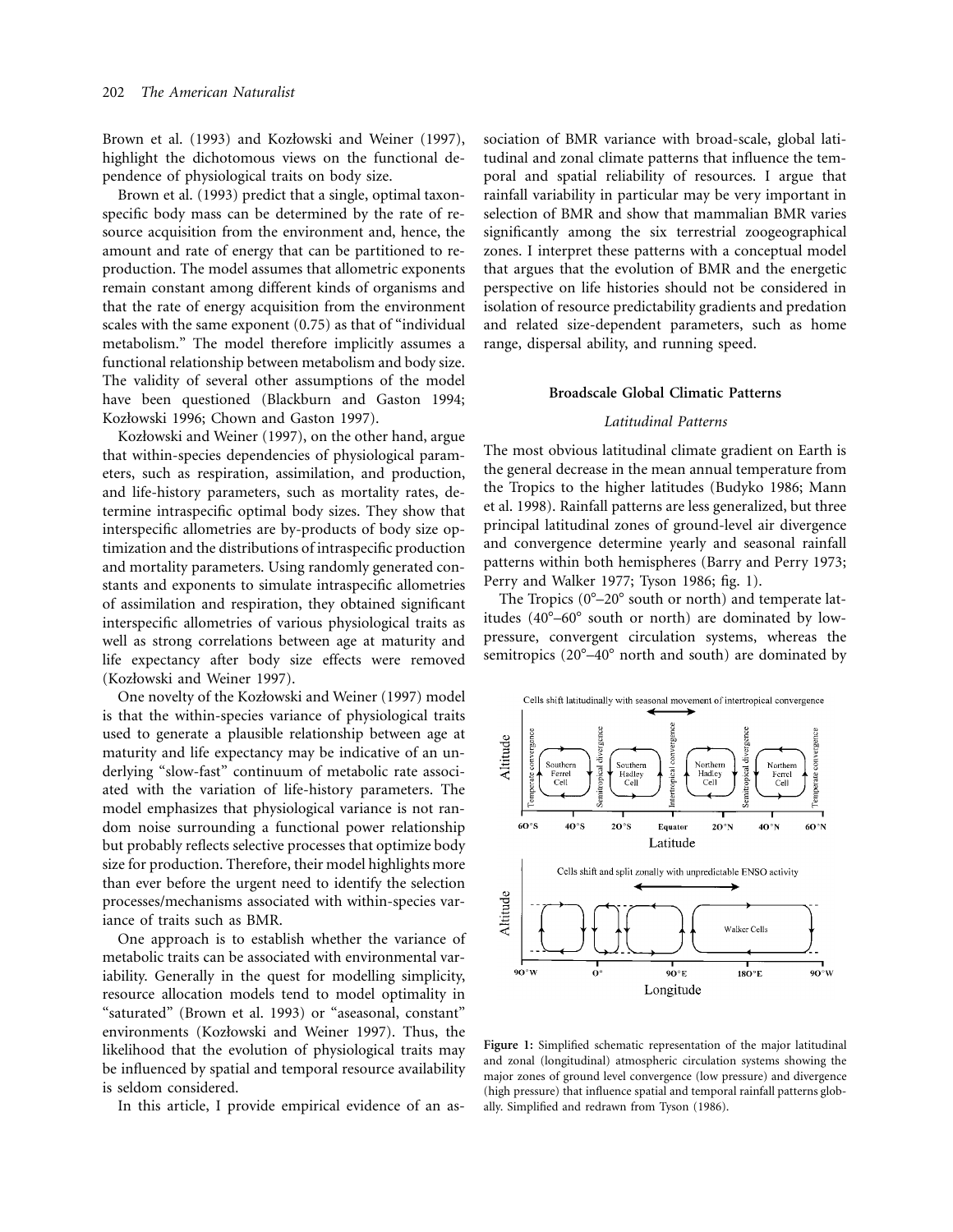high-pressure, divergent systems (fig. 1). The zones of convergence and divergence are determined by the location of Hadley and Ferrel cells of circulating air masses (Barry and Perry 1973; Perry and Walker 1977; Tyson 1986). Seasonal north-south movements of the equatorial intertropical convergence zone (ITC) influence the geographical position of these latitudinal cells accounting for most of the predictable seasonal patterns of climate (Perry and Walker 1977). As a broad generalization, dominating highpressure systems generate unpredictable low rainfall (semiaridity and aridity), whereas dominating low-pressure systems generate moderate to high predictable rainfall (Tyson 1986; Stone et al. 1996).

# *Zonal Effects*

Latitudinal weather systems are also influenced by eastwest zonal circulation cells (fig. 1). Arguably, the most important of these in terms of anomalous rainfall is the tropical Walker Circulation (fig. 1; Tyson 1986; Allan et al. 1996). The temporal geographical location of the Walker cells is determined by the prevailing tropical easterlies, the strength and direction of which is influenced by the El Niño-Southern Oscillation (ENSO; Tyson 1986; Glantz et al. 1991; Allan et al. 1996). Resultant ENSO-induced zonal shifts in the Walker cell bring about periodic El Niño and La Niña events that cause marked rainfall anomalies over vast geographical regions (Tyson 1986; Allan et al. 1996; Stone et al. 1996).

Although any particular geographical region may be dominated, for example, by a convergent low-pressure zone (e.g., the Tropics), and hence would theoretically be considered a zone of reliable seasonal rainfall, temporal effects of ENSO can cause extended periods of subsidence and drought during the rainy season. This is particularly pertinent in parts of the Indomalayan zoogeographical zone where ENSO causes regular failures of the monsoon rains (Harger 1995; Stone et al. 1996; Chang 1997; Gopinathan 1997).

## *Zoogeographical Zones*

Of the six terrestrial zoogeographical zones of the world (sensu Udvardy 1975), four zones, the Indomalayan, Australasian, Afrotropical, and, in certain regions, the Neotropical zones, are strongly influenced by temporal shifting of zonal circulation systems (NOAA 1994; Allan et al. 1996; Stone et al. 1996). The frequency of negative rainfall anomalies is generally high in these zones, as are indices of longterm rainfall variability (Allan et al. 1996; Stone et al. 1996).

On the other hand, the Nearctic and the Palearctic zones fall within predominantly convergent climate zones, and both are highly seasonal. ENSO is not associated with widespread negative rainfall anomalies in these zones, and hence, rainfall is more predictable relative to ENSO-afflicted regions (Stone et al. 1996). The predictability of exceeding the median rainfall can be low in regions of Europe and North America following the "rapid fall" phase of the Southern Oscillation index (SOI), but typically, rainfall is predictable during the low SOI phases, that is, during the peak of El Niño events, except at the very highest latitudes (Stone et al. 1996).

## **Methods**

Data for the BMR (mL  $O_2/h$ ) and body masses (g) of 487 nondomesticated mammalian species were taken from the literature. They are available from the author on request and in the online edition of the *American Naturalist*. A taxonomic summary of the data is provided in table 1. Data published as resting metabolic rates (RMR) were accepted as basal if authors argued that their measured rates were realistic estimates of BMR or a minimum observed metabolic rate in resting animals at thermoneutrality. Where more than one BMR measure for a species was available, the mean BMR and  $M<sub>b</sub>$  was calculated. Species were classified as either mesic or desertic. Desert species were defined as those for which at least 95% of the distribution range occurred within the 500-mm mean annual rainfall isohyet. Species were also assigned to one of the six zoogeographical zones of the world. Species inhabiting more than one zone were excluded.

Conventional and phylogenetically independent (PI) ANCOVA were used to test for zone differences in BMR. However, PI ANCOVA were restricted to rodents because these were the only data represented sufficiently within zones (see table 1) that also revealed homogeneous slopes of the regressions of BMR and  $M<sub>b</sub>$  among zones (shown in "Results"). The latter condition is a requirement for subsequent analysis of variance (Zar 1984). To minimize the number of unresolved polytomies in the rodent phylogeny (data are available from the author on request and in the online edition of the *American Naturalist*), I used mean BMR and body mass data for 105 genera rather than species data. Although this procedure theoretically defeats the purpose of independent species data, Harvey and Pagel (1991, p. 193) have shown that the relationship between BMR and body mass in mammals does not differ at different taxonomic levels. Unresolved polytomies are especially troublesome within genera represented by many species for which phylogenetic relationships are either obscure or completely unknown. This procedure introduced the problem of a few shared genera among zoogeographical zones. Rather than discard these genera, that is, the procedure followed for species common to more than one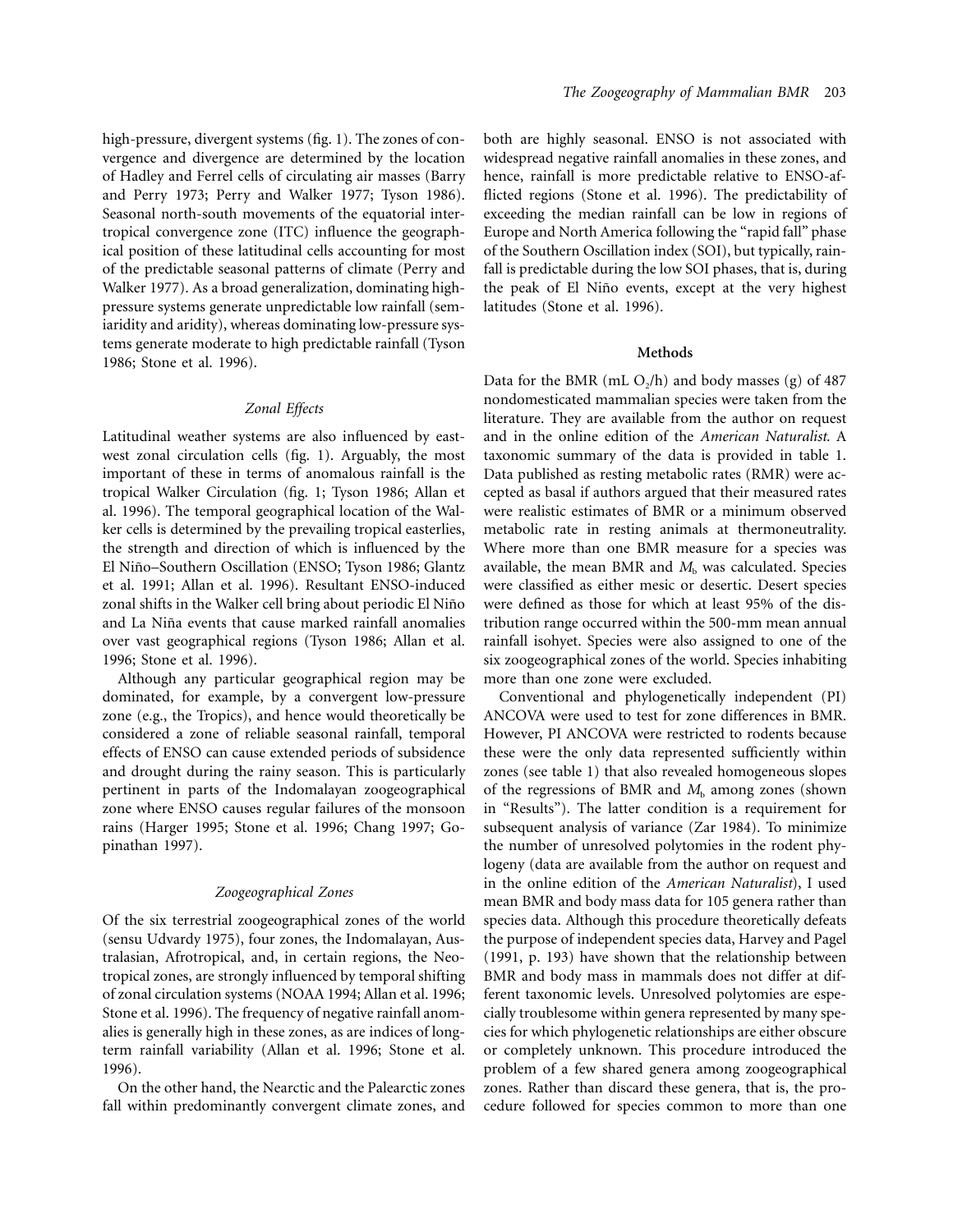| Mammal order    | Afrotropical | Australasian | Indomalayan | Nearctic | Neotropical | Palearctic     | Total |
|-----------------|--------------|--------------|-------------|----------|-------------|----------------|-------|
| Artiodactyla    | 6            |              |             | 3        | $\Omega$    | $\overline{2}$ | 19    |
| Carnivora       |              |              |             | h        |             |                | 24    |
| Chiroptera      |              |              |             |          | 29          |                | 37    |
| Dasyuromorphia  |              | 20           |             |          |             |                | 20    |
| Didelphimorphia |              | 0            |             |          |             |                | 9     |
| Diprodontia     |              | 22           |             |          |             |                | 22    |
| Hyracoidea      |              | 0            |             |          |             |                | 4     |
| Insectivora     | 20           |              |             |          |             | 11             | 40    |
| Lagomorpha      | 0            |              |             |          |             |                |       |
| Macroscelidae   |              |              |             |          |             |                |       |
| Monotremata     |              |              |             |          |             |                |       |
| Peramelemorphia |              |              |             |          |             |                | 6     |
| Philodota       |              |              |             |          |             |                |       |
| Primates        | 10           | 0            |             |          |             | $\Omega$       | 17    |
| Rodentia        | 53           | 12           |             | 96       | 56          | 28             | 248   |
| Scandentia      |              |              |             |          |             | 0              | 3     |
| Sirenia         |              |              |             |          |             | $\mathbf{0}$   |       |
| Tubulidentata   |              |              |             |          |             |                |       |
| Xenarthra       | 0            | 0            | $_{0}$      | 0        | 15          | $\Omega$       | 15    |
| Total           | 112          | 71           | 18          | 123      | 120         | 43             | 487   |

**Table 1:** Number of mammal species used in the analyses of BMR and body mass for six zoogeographical zones

zone, I regarded shared genera as separate data points for each respective zone. The genera involved were *Heteromys*, *Liomys*, *Peromyscus*, *Pitymys*, and *Sigmodon* (Nearctic and Neotropical); *Arvicola*, *Clethrionomys*, and *Microtus* (Nearctic and Palearctic); and *Gerbillus* and *Mus* (Afrotropical and Palearctic).

The significance of *F* statistics calculated from ANCOVA was tested against PI null *F* distributions generated by 1,000 Monte Carlo simulations using the program PDSI-MUL and PDANOVA (Garland et al. 1993). Three evolutionary models were used, assuming Brownian motion as the null process of evolution: gradual, gradual with bounds, and speciational (Garland et al. 1993). For each model, the critical value for  $\alpha = 0.05$  (95th percentile) of the null *F* distribution was determined and compared with that of conventional tables. The phylogeny of rodent genera was constructed with PDTREE (Garland et al. 1993). Sufficient branch length information was not available for all 105 rodent genera, and hence, branch lengths were chosen arbitrarily according to the method of Pagel (1992). A value of Grafen's (1989)  $\rho = 0.8$  was used to standardize branch lengths adequately (see Garland et al. 1992). Adequacy was indicated by nonsignificant correlations  $(P >$ .05) between standardized contrasts and the square root of the sum of branch lengths for both body mass (twotailed test;  $r = 0.170$ ,  $t = -1.732$ , df = 102) and BMR  $(r = 0.145, t = -1.495).$ 

For two models (gradual and speciational), the correlation between body mass and BMR was set to 0. Starting values of BMR and body mass were set to values equal to input values, and no bounds were set. For the third model (gradual with bounds), body mass and BMR bounds were set, and the correlation of variables was set to that obtained from the regression of independent linear contrasts of the variables  $(P < .05, t = 2.228, df = 103, r^2 = 0.826,$ slope =  $0.677 \pm 0.060$ . The bounds algorithm was set to "replace." The lower body mass limit was  $log_{10} M_b =$ 0.176 (i.e., 1.5 g) and the upper limit  $log_{10} M_h = 5$  (i.e., 100,000 g). The upper limit was based upon estimates of the size of *Telicomys*, an extinct caviomorph rodent from the Late Miocene and Pliocene (Benton 1990). The lower BMR limit was  $log_{10}$ BMR = 0.867 (i.e., 7.36 mL O<sub>2</sub>/h), and the upper limit  $log_{10} BMR = 3.872$  (i.e. 7,441 mL O<sub>2</sub>/h). These BMR limits were calculated from the allometric equation for rodents calculated from conventional regression analysis of species data; that is, it was assumed that the BMR of the ancestral rodents was not significantly different from that of the extant species. No trends were set.

# **Results**

# *Residual BMR: The Bowtie Effect*

The linear regression of  $log_{10}BMR$  as a function of  $log_{10}M_b$ for all  $(n = 487)$  mammal species was  $log_{10} BMR =$  $(0.614 + 0.690\log_{10} M_{\rm b}$  ( $F = 7304.7$ , df = 1, 486,  $r^2 = 0.938$ , *P* < .001) The residual BMRs calculated from this regression revealed an unexpected pattern of large residuals at the smallest and largest body masses and of the smallest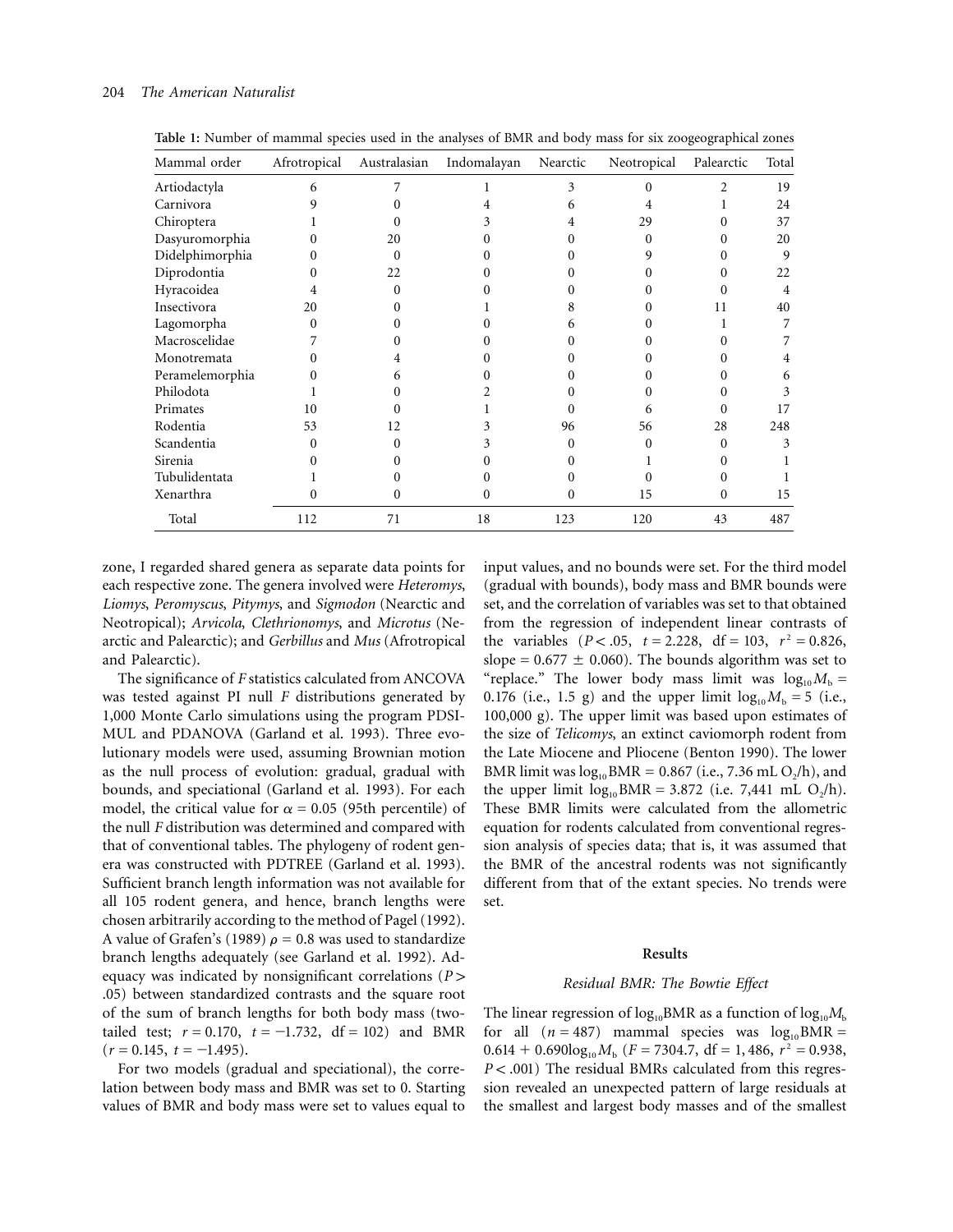residuals at intermediate body masses (fig. 2*A*). For ease of subsequent discussion, I term this observation of low variances at intermediate log body masses the "bowtie effect." Absolute residuals within 10 body-size classes  $(log_{10} = 0.5$  intervals) were significantly different (ANOVA:  $F = 10.46$ ,  $df = 9,477$ ,  $P < .001$ ; fig. 2B). A polynomial quadratic equation fitted to mean absolute residuals and mean  $\log_{10}$  body masses of each size class ( $y =$ 0.0324 $x^2$  – 0.1655 $x$  + 0.313;  $r^2$  = 0.941) gave a minimum at  $log_{10}$  body mass = 2.554 (i.e., 358 g; fig. 2*B*). Again, for ease of reference, I term this body mass associated within minimum BMR variance the "constrained body mass" (CBM) and "small" and "large" mammals refer to mammals either smaller or larger than the CBM, respectively.

I investigated the residuals further to verify that the bowtie effect was not an artifact of either body size or sample size (fig. 3). Large variances may occur at large body sizes because of the high quantitative values of BMR at the largest body sizes or in size classes with small sample sizes.



Figure 2: *A*, Residuals of mass-specific log<sub>10</sub> BMR (mL O<sub>2</sub>/h) calculated from the linear regression of  $log_{10}$  BMR and  $log_{10}$  body mass (g) and expressed as a function of  $log_{10}$  body mass. The data for 487 species of mammals representing six zoogeographical zones were taken from the literature. *B*, Mean  $\pm$  SE absolute residual BMR (mL O<sub>2</sub>/h) calculated for 10 body size classes (bin interval:  $log_{10} = 0.5$ ). The body mass error bars are  $\pm$  1 SD. A quadratic polynomial equation fitted to the data  $(y = 0.032x^2 - 0.167x + 0.313; r^2 = 0.94)$  gave a minimum at  $log_{10} = 2.554$ g (i.e., 358 g).



**Figure 3:** BMR variance calculated for the same data in figure 2*B* showing the number of species within each size class. *A*, Simple linear regression of BMR variance within each size class as a function of sample size. *B*, Variances calculated from residual BMR values of 25 species subsampled at random from each size class. Data for mammals  $> log_{10} = 4.0$  were pooled because of small sample sizes.

A correlation of the variance of each size class with its sample size revealed, as expected, a significant negative linear relationship ( $F = 11.69$ , df = 9,  $r = 0.77$ ,  $P < .05$ ; fig. 3*A*). To test whether the bowtie effect was, thus, samplesize dependent, I calculated the variances for 25 species chosen randomly from each size class (the last three size classes were pooled because of low species numbers). This analysis also revealed maximum BMR variances at the smallest and largest body sizes and the bowtie effect at intermediate size classes (fig. 3*B*). Hence, the bowtie effect cannot be explained by either sample size or the quantitative value of BMR. In the latter respect, the smallest size class with the lowest theoretical quantitative BMR values had high subsampled BMR variances equal to those of the largest size class (fig. 3*B*).

# *Aridity Effects*

For mammals of all sizes, the slopes of regressions for desert and mesic species were not significantly different, although basal rates differed significantly (table 2). Overall, desert species have a lower BMR than mesic species. On average, the BMR of a 10-g desert mammal is 24.31% lower than that of its mesic counterpart. The difference decreases with increasing body size to 6.2% at 10 kg. To control for this habitat effect, in subsequent ANCOVA mesic and desert mammals were analyzed separately.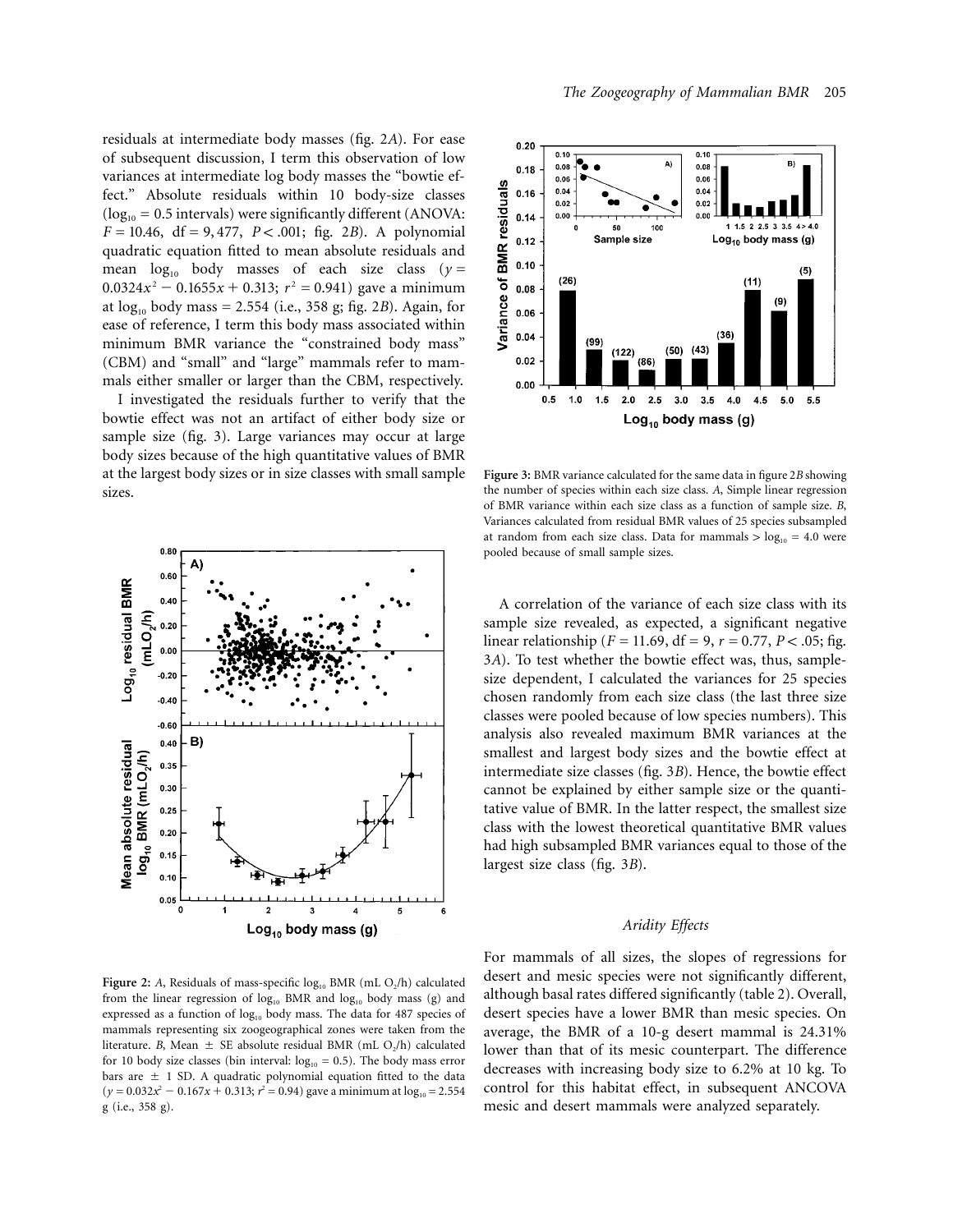**Table 2:** Statistics of conventional linear regression and ANCOVA of species data of  $log_{10}$  body mass and  $log_{10}$  BMR for mesic mammals and desert mammals within six zoogeographical zones

| Source of variation | df  | a    | b    | SS       | MS    | F                    |
|---------------------|-----|------|------|----------|-------|----------------------|
| Desert              | 109 | .505 | .710 | .        |       | $2,518^*$            |
| Mesic               | 376 | .657 | .679 | $\cdots$ | .     | $5,341$ <sup>*</sup> |
| Slopes              |     |      |      | .064     | .009  | $2.26^{\circ}$       |
| Error               | 483 |      |      | 13.68    | .017  | .                    |
| Habitats            | 1   |      | .    | .670     | .670  | $23.61$ <sup>*</sup> |
| Body mass           |     |      |      | 68.62    | 68.62 | $7,436*$             |
| Error               | 484 |      |      | 13.74    | .028  | .                    |
| Total               | 486 |      |      | 231.53   | .476  | .                    |

Note: Constants  $a$  and  $b$  represent the  $y$ -intercept and the slope of the equation  $\log_{10}$ BMR  $a = a + b\log_{10}M_{\rm b}$ , respectively;  $\log_{10}$  body mass = g, and  $\log_{10}$  BMR = mL O<sub>2</sub>/h. Mesic mammals, *n* = 377; desert mammals, *n* = 110.

 $*$   $P < .05$ .

<sup>a</sup> Not significant ( $P > .05$ ).

#### *General Effects*

A small sample size  $(n = 2)$  precluded the Indomalayan desert species from analysis, and the Afrotropical large desert mammal regression was not significant (table 3). All other conventional ANCOVA revealed significantly different slopes ( $P < .05$ ) among zones for habitat (mesic and arid) and body size (small and large). Although all analyses also revealed significantly different BMR among zones, heterogeneous slopes render the test for BMR differences meaningless (Zar 1984).

Regression slopes varied markedly among zones within the small- and large-mammal guilds (table 3; see fig. 4 for mesic mammals plots). The Palearctic mammals had the lowest slope (0.417) for small mammals, as well as the highest slope (1.026) for small, desert mammals. The slopes for large mesic mammals often exceeded the 0.75 exponent. For example, the Palearctic, Afrotropical, and Nearctic zones had the highest slopes of 0.957, 0.900, and 0.830, respectively (table 3; fig. 4).

In the Palearctic and Afrotropical mesic mammal regressions there was a marked difference in the slope between small and large mammals (table 3). The Afrotropical slope for mesic mammals changed from 0.639 to 0.900, whereas, in the Palearctic, it virtually doubled from 0.489 to 0.957 (fig. 4). In short, the largest mammals within these zones have high basal rates. The Palearctic data are perhaps influenced by a small sample size  $(n = 4)$ , but the Afrotropical data set was not ( $n = 33$ ). Of the 15 largest Afrotropical mammals, 11 are either artiodactyls  $(n = 6)$ or carnivores  $(n = 5)$ . The slope for the large Nearctic mammals was also high (0.830; table 3). Again, like the Afrotropical zone, the six largest Nearctic mammals were either artiodactyls ( $n = 2$ ) or carnivores ( $n = 4$ ).

Heterogeneous regression slopes, coupled with the present lack of a resolved mammal phylogeny for 487 species,

unfortunately precluded PI ANOVA on the complete mammalian data set to further test for geographical effects on BMR. In any event, PI analyses are unlikely to alter the conclusion of heterogeneous slopes by conventional analysis because PI regressions of independent linear contrasts generally do not produce regression slopes significantly different from those of conventional regression models (Ricklefs 1996). This problem can be overcome, however, by restricting further analysis to subsets of the total mammalian data set.

## *Small Rodents*

The rodents are a convenient group with which to analyze geographic BMR effects because they are better represented within all zones than any other group (table 1) and their small body sizes avoid the bowtie effect that contributes to slope heterogeneity (fig. 5). The modal body size of the frequency distribution of 215 species smaller than the CBM occurred between 20–40 g, with 85% of species  $(n = 182)$  less than half the size of the CBM (fig. 5). Again, the Indomalayan zone was excluded because of small sample size  $(n = 2)$ .

The regression slopes for species pooled for habitat (mesic and arid) of the five remaining zones were not significantly different among zones, but basal rates were (table 4). The lowest intercept value for the regression occurred for the Afrotropical zone, whereas the highest occurred for the Palearctic zone (table 5). The mean Afrotropical residual BMR was significantly lower than those of the Nearctic, Neotropical, and Palearctic zones, whereas the Palearctic mean was significantly higher than those of the Afrotropical, Australasian, and Neotropical zones (Tukey test; fig. 6*A*). The mean residual BMR values for the Afrotropical and the Australasian zones were both nega-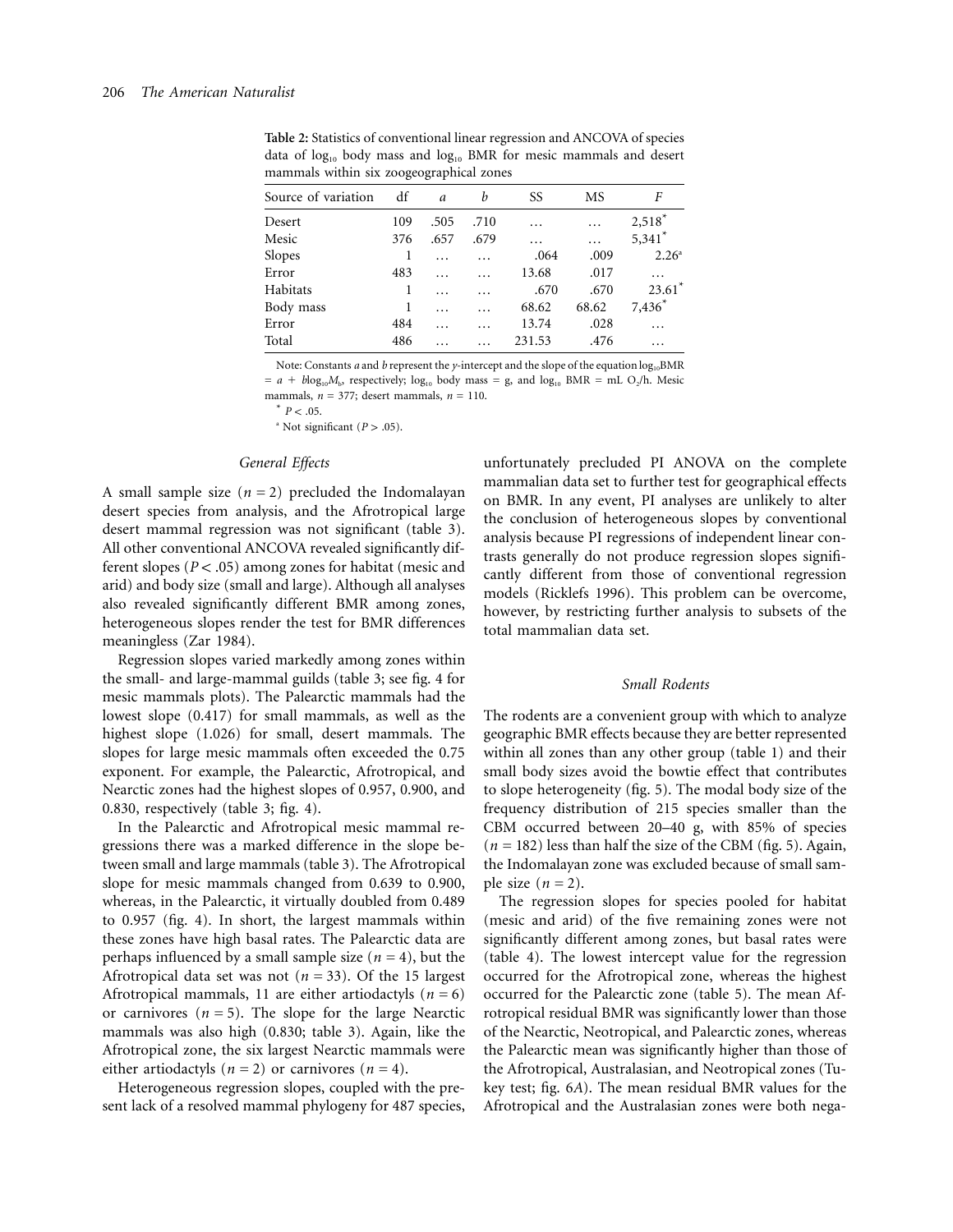|                 |     |      | All  |                      |                | Small   |       |                  |                | Large    |       |                      |  |
|-----------------|-----|------|------|----------------------|----------------|---------|-------|------------------|----------------|----------|-------|----------------------|--|
| Zone            | df  | a    | b    | F                    | df             | a       | b     | $\boldsymbol{F}$ | df             | a        | b     | $\boldsymbol{F}$     |  |
| Mammal:         |     |      |      |                      |                |         |       |                  |                |          |       |                      |  |
| Afrotropical    | 110 | .503 | .773 | $2,680*$             | 72             | .496    | .718  | $330^*$          | 36             | $-.080$  | .899  | $626^*$              |  |
| Australasian    | 69  | .668 | .698 | $2,637$ *            | 35             | .494    | .706  | $338^*$          | 32             | .658     | .656  | $263*$               |  |
| Indomalayan     | 16  | .707 | .681 | $423*$               | 6              | .157    | .890  | $232^*$          | 8              | .664     | .640  | $56^*$               |  |
| Nearctic        | 121 | .602 | .728 | $1,856*$             | 99             | .753    | .637  | $357^*$          | 20             | .317     | .821  | $345*$               |  |
| Neotropical     | 118 | .737 | .667 | $2,978$ <sup>*</sup> | 76             | .498    | .752  | 686 <sup>*</sup> | 40             | .747     | .630  | $264$ <sup>*</sup>   |  |
| Palearctic      | 41  | .858 | .641 | $357^*$              | 33             | 1.201   | .417  | $36*$            | 6              | $-.080$  | .884  | $193*$               |  |
| Common          | 485 | .614 | .690 | $7,305*$             | 331            | .697    | .643  | $1,020*$         | 152            | .292     | .780  | $1,232$ <sup>*</sup> |  |
| Mesic mammals:  |     |      |      |                      |                |         |       |                  |                |          |       |                      |  |
| Afrotropical    | 86  | .418 | .765 | $2,178$ <sup>*</sup> | 53             | .661    | .639  | $219*$           | 31             | $-.074$  | .900  | $503*$               |  |
| Australasian    | 49  | .569 | .680 | $1,370^*$            | 22             | .514    | .706  | $232^*$          | 26             | .266     | .774  | $362^*$              |  |
| Indomalayan     | 14  | .515 | .683 | $340^*$              | $\overline{4}$ | .157    | .891  | $153*$           | 8              | .664     | .640  | $56^*$               |  |
| Nearctic        | 90  | .680 | .707 | $1,309$ <sup>*</sup> | 70             | .808    | .625  | $277^*$          | 17             | .287     | .830  | $254$ <sup>*</sup>   |  |
| Neotropical     | 96  | .610 | .676 | $2,504*$             | 61             | .472    | .762  | $558*$           | 33             | .794     | .620  | $214*$               |  |
| Palearctic      | 30  | .893 | .667 | $352^*$              | 26             | 1.143   | .489  | $57^*$           | $\overline{2}$ | $-.201$  | .957  | $264$ <sup>*</sup>   |  |
| Common          | 376 | .657 | .679 | $5,341*$             | 247            | .768    | .615  | $732*$           | 128            | .328     | .773  | $865*$               |  |
| Desert mammals: |     |      |      |                      |                |         |       |                  |                |          |       |                      |  |
| Afrotropical    | 22  | .352 | .764 | $213*$               | 17             | .110    | .926  | $131*$           | 3              | $-1.062$ | 1.260 | $4.65^{\circ}$       |  |
| Australasian    | 18  | .434 | .719 | $1,497$ *            | 11             | .523    | .660  | $91*$            | 5              | .262     | .765  | $192*$               |  |
| Nearctic        | 29  | .478 | .756 | $761*$               | 26             | .644    | .640  | $147*$           | 1              | .477     | .776  | $224*$               |  |
| Neotropical     | 19  | .861 | .571 | $605*$               | 13             | .780    | .613  | $261^*$          | 5              | 1.048    | .510  | $9.30*$              |  |
| Palearctic      | 9   | .407 | .734 | $308*$               | 5              | $-.100$ | 1.026 | $40^*$           | $\overline{c}$ | $-.008$  | .824  | $304^*$              |  |
| Common          | 106 | .505 | .710 | $2,471$ <sup>*</sup> | 81             | .485    | .730  | $410^*$          | 20             | .204     | .791  | $463*$               |  |

**Table 3:** Statistics of conventional linear regression analyses of mammal species data of  $log_{10}$  body mass (g) and  $log_{10}$  BMR (mL  $O_2/h$ ) for various habitat (desertic and mesic) and body size categories for the six zoogeographical zones

Note: Variables *a* and *b* represent the *y*-intercept and the slope of the equation  $\log_{10}BMR = a + b\log_{10}M_b$ , respectively. Small and large mammals are smaller and larger than the CBM (358 g), respectively.

 $*$   $P < .05$ .

<sup>a</sup> Not significant  $(P > .05)$ 

tive, indicating lower than average BMR values compared with all rodents (fig. 6*A*).

The species data for desert rodents, on the other hand, showed significantly different slopes among zones (table 4). The notable regressions were those for the Afrotropical and Palearctic, which respectively had very steep slopes (0.908 and 1.026) and low *y*-intercept values (0.118 and  $-0.064$ ; table 5).

The species analysis of mesic rodents was similar to that for pooled rodent species, namely, homogeneous slopes but significantly different BMR values among zones (table 4). The mean Afrotropical residual BMR was again significantly lower than those of the Nearctic, Neotropical, and Palearctic zones (Tukey test; fig. 6*B*). Moreover, the mean Australasian and Neotropical residual BMR values were significantly lower than that of the Palearctic (fig. 6*B*). In this analysis, however, the mean residual BMR value for the Neotropical zone was, like those for the Afrotropical and the Australasian zones, negative, indicating slightly lower-than-average BMR values (fig. 6*B*).

Like the pooled rodent species analysis, the rodent genera analysis revealed homogeneous regression slopes among zones and significantly different BMRs (table 6;slopes and intercepts in table 5). Again, the mean Afrotropical residual BMR was significantly lower than those of the Nearctic, Neotropical, and Palearctic zones (Tukey test; fig. 6*C*). The mean residual BMR values for the Afrotropical and the Australasian zones were also negative (fig. 6*C*).

The PI analysis of rodent genera confirmed the statistical conclusion of the conventional species ANCOVA, namely, homogeneous slopes but significantly different BMR among zones. The critical values ( $\alpha = 0.05$ ) of the *F* statistic for the zone effect on BMR calculated from null *F* distributions generated by all three evolutionary models (gradual Brownian, gradual Brownian with bounds, and speciational) were lower than the observed *F* statistic calculated using conventional ANCOVA ( $F = 11.66$ ; table 6).

# *Quantitative Differences in BMR between Zoogeographical Zones*

Heterogeneous slopes among zones limit options for evaluating the BMR for all mammals to comparisons of BMR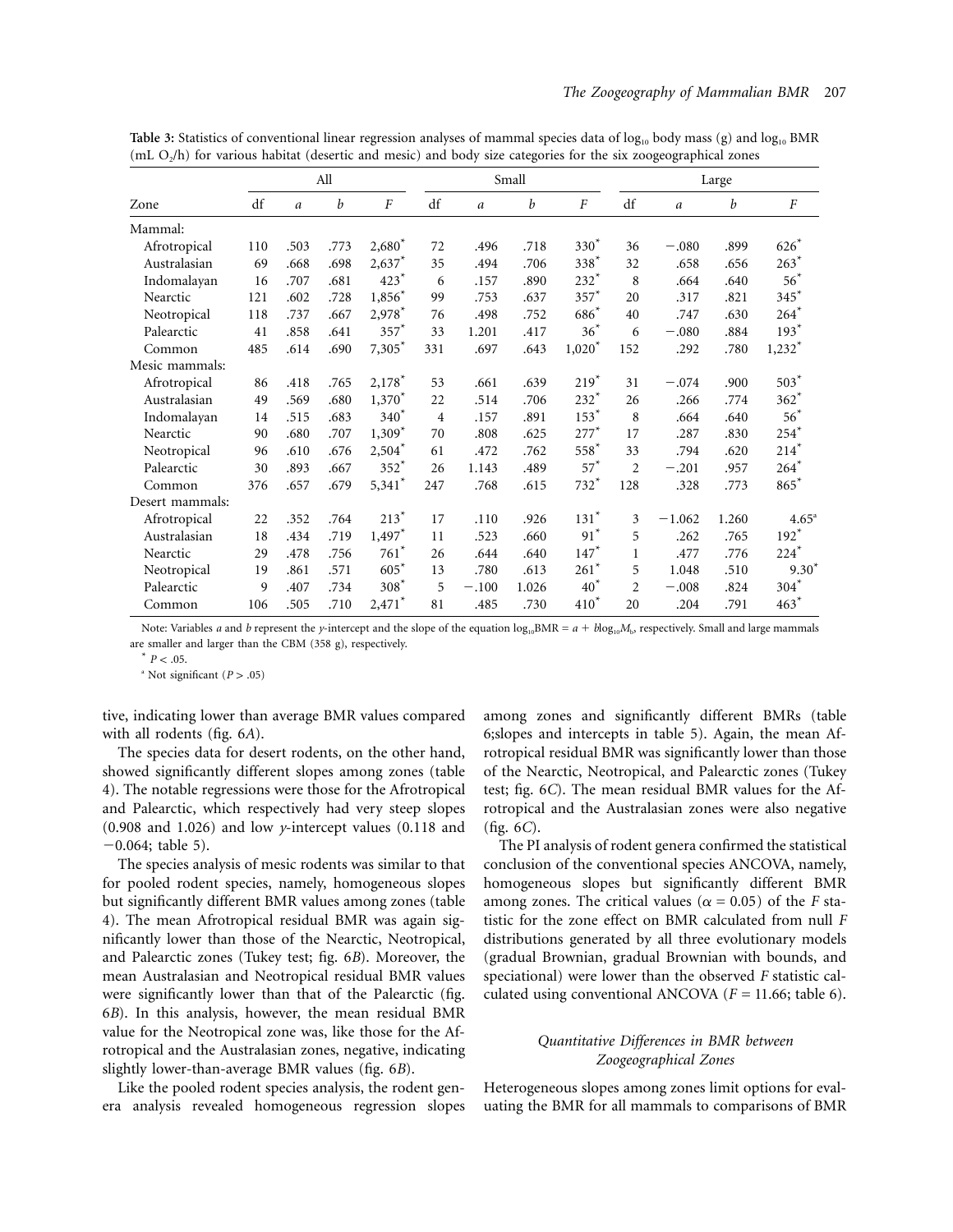

**Figure 4:** Linear regressions of  $log_{10}$  BMR (mL O<sub>2</sub>/h) and  $log_{10}$  body mass (g) for small mesic mammals (<358 g; *filled squares*) and large mesic mammals (>358 g; *open squares*) for six zoogeographical zones. For regression statistics, see table 3. The thin line in each graph represents the regression for all 487 mammals (slope = 0.690).

predicted from regression equations for various habitat and body size categories. As a guide to the magnitude of average differences in BMR, I calculated the BMR predicted for hypothetical 10-g and 10-kg mammals and listed the values in order of increasing BMR (table 7).

The predicted BMR of small (10-g) mesic mammals varied by approximately 3.8-fold between the lowest value (Indomalayan zone) and the highest (Palearctic mammals; table 7). Small mesic mammals in the four ENSO zones had the lowest BMRs, whereas counterpart Nearctic and Palaearctic mammals had the highest basal rates (table 7). This disparity of basal rates is generated in part by the high basal values for soricid shrews in the Palearctic and Nearctic, but the shrews certainly do not determine the overall pattern of BMR differences among zones because the rodent analyses revealed similar patterns (fig. 6*A*–6*C*).

The lowest BMRs for small desert species occurred in specialist desert species from some of driest deserts of the world (see Mares 1999): the Sahara (Palearctic); Namib, Kalahari, and Karoo (Afrotropical); and the interior deserts of Australia (table 7). Seven gerbil species (*Gerbillurus*, *Meriones*, and *Jaculus*) from the Sahara Desert have the lowest basal rates of the Palearctic desert species—all other small Palearctic mammals tend to have very high basal rates (table 7). Ten of the 19 Afrotropical small desert mammals are also specialist desert rodents (*Gerbillurus*,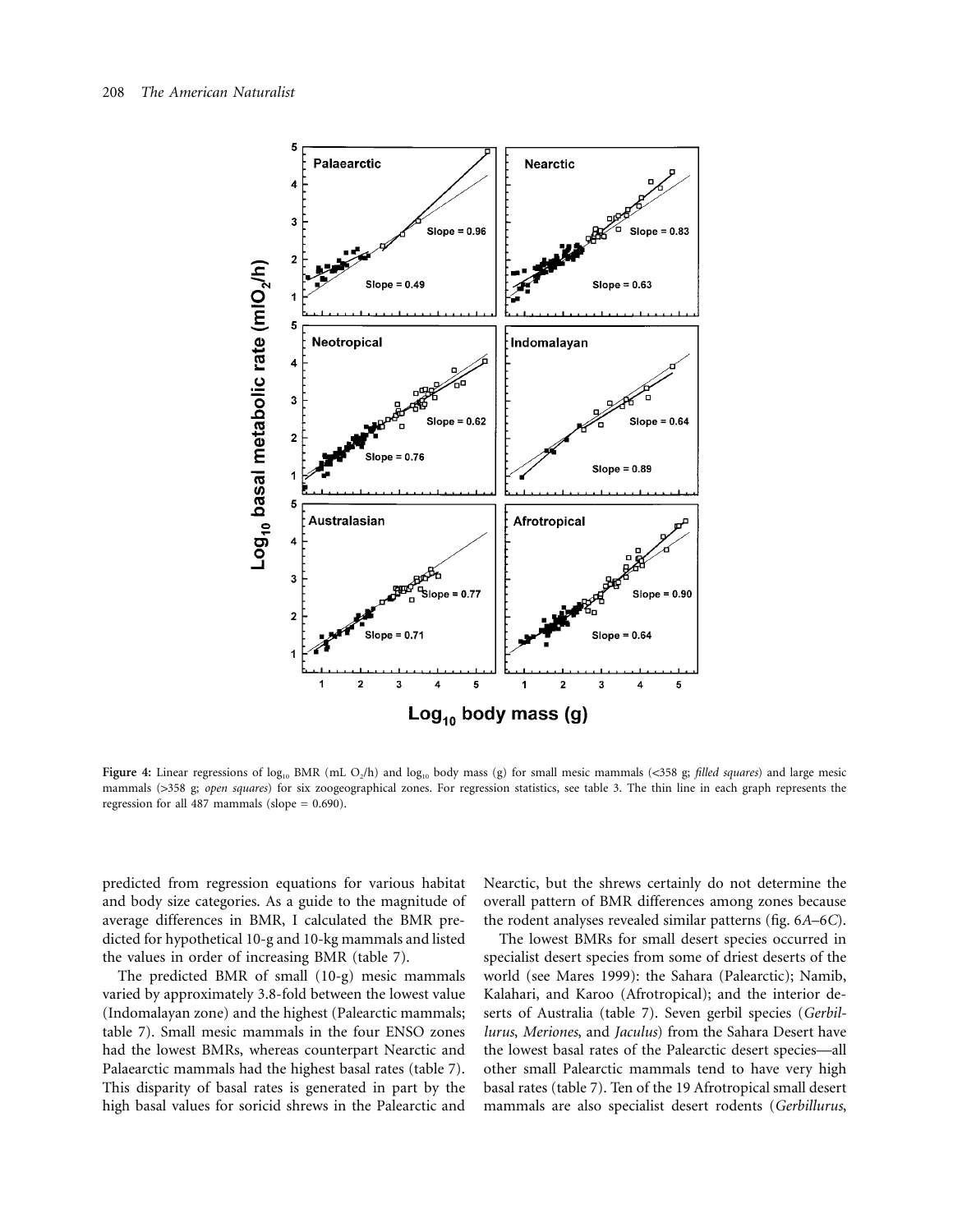

**Figure 5:** Body-size frequency distribution of rodents (used in this study) smaller than the constrained body mass of 358 g.

*Malacothrix*, *Desmodillus*, *Parotomys*, *Otomys*, and *Thallomys*) from the Namib and Kalahari Deserts contributing to the low average BMR predicted for this zone.

There was roughly a 2.5-fold difference between the lowest (Indomalayan) and the highest (Palearctic) predicted BMR of a large 10-kg mesic mammal (table 7). This difference presumably increases further at larger body sizes because of the increasing divergence of regressions at larger body masses (fig. 4). Generally, large mesic mammals in the ENSO zones have lower basal rates than Nearctic and Palearctic mammals.

#### **Discussion**

Heterogeneous slopes of BMR regressions among zoogeographical zones confirm that a single allometric relationship does not meaningfully predict BMR over all mammalian body sizes. They also highlight the considerable and significant BMR variance surrounding a common allometry, especially at the smallest and largest body sizes. However, the most unexpected observation was that a minimum BMR variance occurred at intermediate body sizes on a logarithmic scale (bowtie effect).

The lack of a common scaling exponent even within zones can be illustrated by data for Palearctic mesic mammals (fig. 4). Small-mammal BMR scaled with a slope of 0.49, large mammals with a slope of 0.96, and the common regression with a slope of 0.67. The small- and large-mammal regressions converge at the CBM, and both indicate basal rates higher than the regression for all mammals. None of these slopes is equal to, or even close to, the 0.75 exponent, and the common slope (0.67) simply represents the average slope for small and large mammals. It has minimal predictive value.

Although the difference in the exponents between small and large mammals is admittedly maximal in the Palearctic zone, which has a small sample size, the disparity is common to all zones. Two general patterns are apparent. First, high slopes for small mammals (i.e., low BMRs) are generally restricted to the ENSO zones (especially the Indomalayan, Australasian, and Afrotropical zones), whereas low slopes (high BMRs) characterize the Palearctic and Nearctic zones (table 7; fig. 4). Second, high slopes for large mammals generally occur in those zones represented by high proportions of Artiodactyla and Carnivora (Afrotropical, Palearctic, and Nearctic).

On the other hand, homogeneous slopes and significantly different BMRs between mesic and desert regressions confirm the strong global influence of aridity on BMR (see introductory paragraphs). In addition, a strong geographical effect on BMR is particularly evident within mesic small mammals (rodents). Although abiotic factors, such as rainfall unpredictability, may explain these zone effects fairly well (see "A Predictive Model"), additional factors are needed to explain the apparent taxonomic influence (e.g., high BMRs of artiodactyls and carnivores) on BMR variation in large mammals. The model presented below attempts to elucidate these factors, as well as those associated with the bowtie effect.

# *A Predictive Model*

Attempts to model latitudinal effects on mammalian BMR face the problem of separating latitudinal or regional temperature effects from those involving temporal and spatial resource availability. Scholander et al. (1950), however, made the early observation that the BMR of mammals is not influenced by latitudinal mean annual temperature. These authors argued that insulation rather than BMR in birds and mammals is the principal adaptation to temperature. On the other hand, MacMillen and Garland (1989) reported significant ambient temperatures effects on the BMR of *Peromyscus* species from various habitats. However, species with low BMRs in their study occurred in hot deserts with unpredictable rainfall, a pattern consistent with the predictions of this study.

For the purposes of the model, I have assumed that temporal and spatial resource availability, and not temperature, represent the principal latitudinal forces involved in BMR selection. Nevertheless, I do not discount the possibility that the magnitude of BMR differences among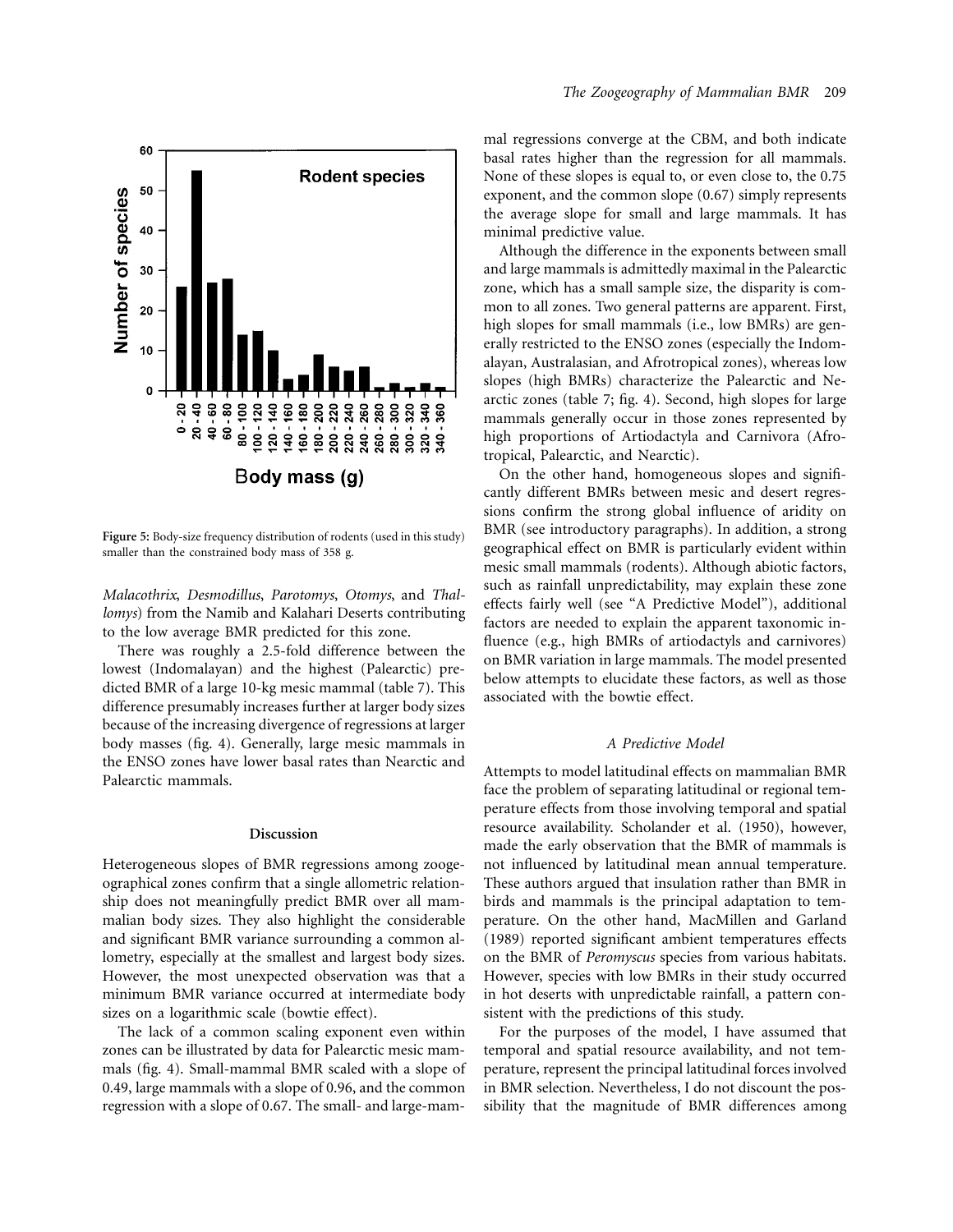zones may be either directly or indirectly associated with mean annual temperature. The role of mean annual temperature clearly requires further investigation beyond the scope of this article.

The model hinges on the assumption that the global effect of aridity in selecting for low BMRs is indicative of an underlying mechanism or selection process common in all habitats. I assume that the low BMRs of desert mammals represent the slow end of a slow-fast metabolic rate (and life history?) continuum determined by the reliability of resource availability (fig. 7). In essence, I argue that BMR is determined by the lowest resource availability in time and space, but may be influenced in addition by sizedependent predation and mobility parameters (fig. 7).

Generally, low basal rates in desert animals are thought to offset the high energetic costs of maintaining physiological homeostasis in response to aridity stresses such as heat and cold, and food and water scarcity (MacMillen and Hinds 1983; Hinds and MacMillen 1985; Parsons 1991). However, it is questionable whether evolutionary novelties, such as low BMR, evolve in direct response to such stresses (Dobson and Crawley 1987; Seely 1989; Ward and Seely 1996). The alternative is that episodic and unpredictable spatial and temporal flushes of resources select for the overall physiological machinery of desert animals (Dobson and Crawley 1987). Thus, I argue that the low BMRs of desert mammals confirmed in this study are evidence of ultimate evolutionary responses to unpredictable resource availability.

Resource availability in deserts is determined primarily by rainfall (Noy-Meir 1973; Louw and Seely 1982; Southgate et al. 1996), which is typically low with a high annual variability (Lovegrove 1993; Mares 1999). However, high rainfall variability is not necessarily restricted to arid zones. It also occurs in mesic zones subject to temporal zonal perturbations (e.g., ENSO) that generate different magnitudes and frequencies of rainfall anomalies with respect

| Table 5: Statistics of conventional linear regression analyses          |
|-------------------------------------------------------------------------|
| of $\log_{10}$ body mass and $\log_{10}$ BMR data of all rodent species |
| and genera smaller than the CBM for five zoogeographical                |
| zones                                                                   |

| Zone                   | df             | a       | b     | F                  |
|------------------------|----------------|---------|-------|--------------------|
| All rodent species:    |                |         |       |                    |
| Afrotropical           | 42             | .420    | .753  | $137^*$            |
| Australasian           | 8              | .733    | .599  | $110^*$            |
| Nearctic               | 86             | .725    | .652  | $369*$             |
| Neotropical            | 39             | .694    | .669  | $622*$             |
| Palearctic             | 25             | 1.021   | .519  | $29*$              |
| Common                 | 209            | .757    | .623  | $621$ <sup>*</sup> |
| Desert rodent species: |                |         |       |                    |
| Afrotropical           | 10             | .118    | .908  | $75^*$             |
| Australasian           | $\overline{2}$ | .729    | .601  | $1,041*$           |
| Nearctic               | 2.4            | .664    | .650  | $139*$             |
| Neotropical            | 13             | .780    | .613  | $260^*$            |
| Palearctic             | 5              | $-.064$ | 1.026 | $40^*$             |
| Common                 | 62             | .561    | .696  | $317$ <sup>*</sup> |
| Mesic rodent species:  |                |         |       |                    |
| Afrotropical           | 30             | .595    | .671  | $69*$              |
| Australiasian          | $\overline{4}$ | .782    | .577  | $5.88*$            |
| Nearctic               | 59             | .880    | .589  | $229^{\ast}$       |
| Neotropical            | 2.4            | .671    | .685  | $376^*$            |
| Palearctic             | 18             | .969    | .592  | $52^*$             |
| Common                 | 143            | .901    | .563  | $368*$             |
| Rodent genera:         |                |         |       |                    |
| Afrotropical           | 26             | .376    | .774  | $99*$              |
| Australasian           | $\mathfrak{D}$ | .686    | .635  | $82^*$             |
| Nearctic               | 29             | .719    | .672  | $201*$             |
| Neotropical            | 25             | .702    | .663  | $309*$             |
| Palearctic             | 13             | 1.020   | .528  | $29*$              |
| Common                 | 103            | .749    | .630  | $325^*$            |

Note: Here,  $log_{10}$  body mass = g, and  $log_{10}$  BMR = mL O<sub>2</sub>/h. All rodent species,  $n = 209$ ; all genera,  $n = 105$ . Separate species analyses are shown for mesic ( $n = 146$ ) and desert rodents ( $n = 64$ ). The variables *a* and *b* represent the *y*-intercept and the slope of the equation  $log_{10}BMR$  $= a + b \log_{10} M_{b}$ , respectively. The Indomalayan zone was excluded because of a small sample size  $(n < 3)$ .

 $^\star$   $P<$  .05.

Table 4: Conventional ANCOVA of species data of log<sub>10</sub> body mass and log<sub>10</sub> BMR for all rodents, desert rodents, and mesic rodents smaller than the CBM, for five zoogeographical zones

| All rodent species<br>Source of |     |        |        |                     |    |       | Desert rodents |                     | Mesic rodents |       |       |                       |
|---------------------------------|-----|--------|--------|---------------------|----|-------|----------------|---------------------|---------------|-------|-------|-----------------------|
| variation                       | df  | SS     | MS     | F                   | df | SS    | MS             | F                   | df            | SS    | MS    | F                     |
| Slopes                          | 4   | .108   | .027   | $1.652^{\circ}$     | 4  | .103  | .026           | $3.343*$            | 4             | .037  | .010  | $.624^{\circ}$        |
| Error                           | 200 | 3.277  | .016   | $\cdots$            | 54 | .417  | .008           | $\cdot \cdot \cdot$ | 135           | 2.024 | .015  | $\cdots$              |
| Zones                           | 4   | .788   | .197   | 11.866 <sup>*</sup> | 4  | .191  | .048           | $5.338^*$           | 4             | .723  | .181  | $12.188*$             |
| Body mass                       |     | 13.090 | 13.090 | 788.79 <sup>*</sup> |    | 3.295 | 3.295          | 367.48 <sup>*</sup> |               | 7.732 | 7.732 | $521.32$ <sup>*</sup> |
| Error                           | 204 | 3.385  | .017   | $\cdots$            | 58 | .520  | .009           | $\ddotsc$           | 139           | 2.062 | .015  | $\cdots$              |
| Total                           | 209 | 16.636 | .080   | $\cdots$            | 63 | 4.348 | .070           | $\cdots$            | 144           | 9.943 | .069  | $\cdot\cdot\cdot$     |

Note: All rodents,  $n = 209$ ; desert rodents,  $n = 64$ ; mesic rodents,  $n = 145$ . The Indomalayan zone was excluded. See table 5 for statistics of regression analyses;  $log_{10}$  body mass = g, and  $log_{10}$  BMR = mL O<sub>2</sub>/h)

 $P < .05$ .

<sup>a</sup> Not significant ( $P > .05$ ).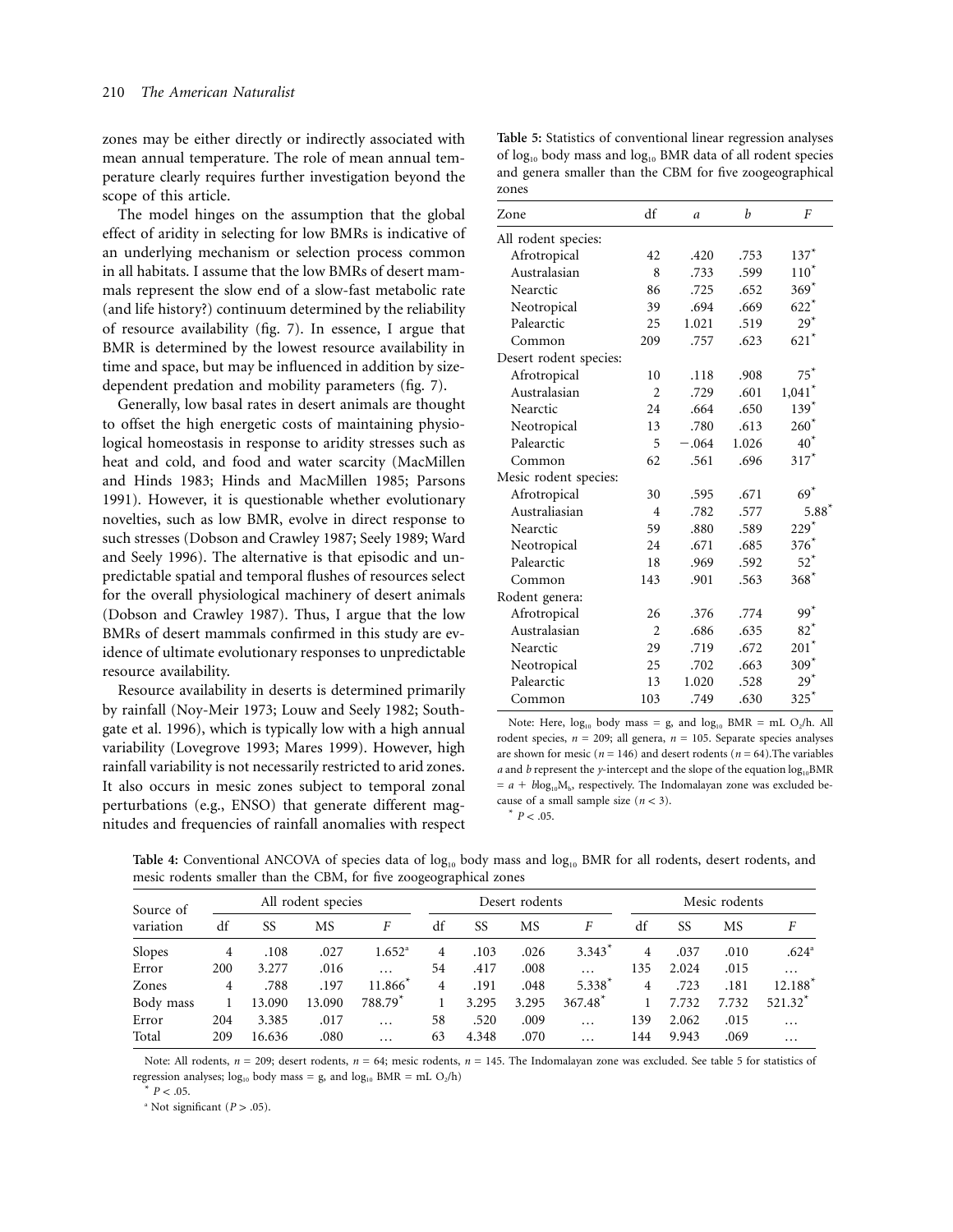

**Figure 6:** Mean  $\pm$  SE residual log<sub>10</sub> total BMR (mL O<sub>2</sub>/h) calculated from the linear regression of log<sub>10</sub> BMR and log<sub>10</sub> body mass (g) for (*A*) all rodent species ( $n = 210$ ), (*B*) mesic rodents ( $n = 145$ ), and (*C*) all rodent genera ( $n = 105$ ), from five zoogeographical zones.

to the long-term rainfall average (Allan et al. 1996; Stone et al. 1996). Hence, selection for low BMRs associated with unpredictable rainfall caused by ENSO should "mimic" those of arid habitats to some extent. Selection in mesic ENSO zones may differ from those in true deserts only in terms of temporal scale; low resource availability may occur less frequently and for shorter sustained periods in nondesert ENSO zones but may be unpredictable, often aseasonal, and of severe magnitude nevertheless, for example, Indomalayan zone.

The fast end of the slow-fast metabolic rate continuum (high BMRs) would be represented by mammals inhabiting predictable environments in which rainfall is spatially and temporally predictable and influenced little, if at all, by ENSO-induced negative rainfall anomalies. In predictable environments, selection for high BMR may be favored if it optimizes production and reproduction. On the other hand, low BMRs in unpredictable environments may optimize survival and longevity over production and reproduction if equitable long-term reproductive output is to be achieved. Although the model does not pursue these predictions here, I allude to their relevance in terms of life-history predictions in closing.

Predictions for nonflying small mammals are likely to be most realistic using the single criterion of a resource predictability gradient because these mammals do not migrate but nevertheless face high mass-specific metabolic demands (Kleiber 1932). Migration is assumed to be constrained by various body size correlates, namely, daily movement distance (DMD; km/d) that scales positively

with body mass  $(1.038 \text{ mass}^{0.25})$ ; Garland 1983b), and a high cost of transport (COT; J/km; fig. 7; Taylor et al. 1970). Note, however, that the ecological cost of transport (ECT) of small mammals, expressed as a percentage of daily energy expenditure (DEE; J/d), is lower than that of large mammals (Garland 1983*b*). For example, the ECT of a 10-g mammal is 0.26% of its DEE, compared with 13% for a 10,000-g mammal (Garland 1983*b*). However, a low ECT may be irrelevant for small mammals in terms of migration benefits because physical and predation constraints may be more important in precluding migration.

Small mammals inhabiting regions with predictable, highly seasonal climates should display high basal rates because the energetic demands of a high mass-specific metabolism are not constrained by limited resource availability, despite a predictable harsh winter (fig. 7). On the other hand, small mammals in climatically unpredictable environments should display low basal rates. The lowest basal rates should occur in the smallest animals because they are most severely constrained by high mass-specific metabolic rates (fig. 7).

Although the above arguments may apply reasonably well at the very smallest body masses and explain the large residual BMR variance at these body sizes, at least two size-dependent factors should minimize BMR variance as body sizes approach the CBM; the capacity for heterothermy and constraints concerning predation.

First, the amplitude of circadian fluctuations of BMR and body temperature between the rest and active phase of the animal (RT curve in fig. 7) decreases with increasing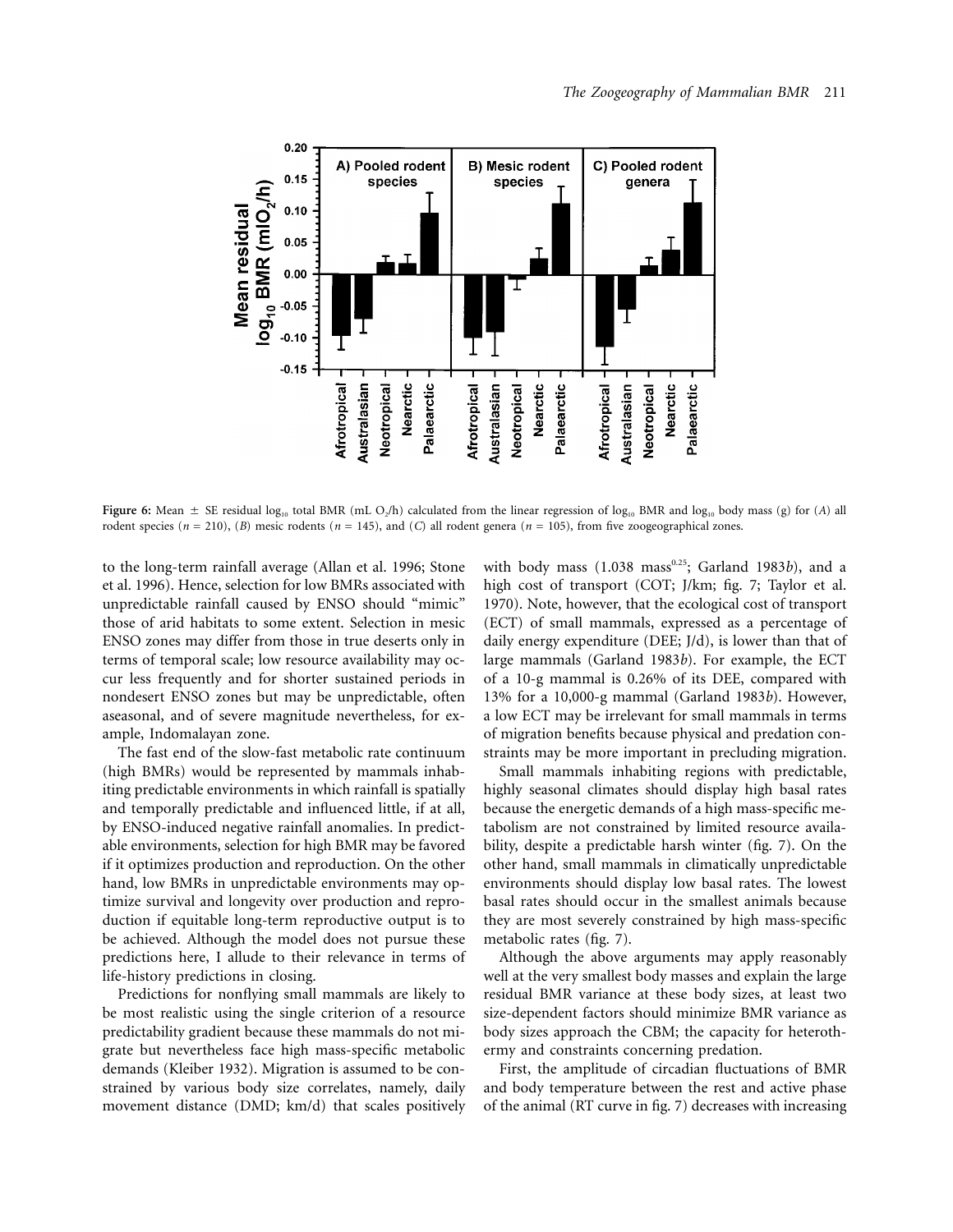|           |           |              |         |          |                     |                  | Brownian             |          |                |                  |                                     |                  |  |
|-----------|-----------|--------------|---------|----------|---------------------|------------------|----------------------|----------|----------------|------------------|-------------------------------------|------------------|--|
| Source of |           |              |         |          | Conventional tables |                  | Gradual <sup>a</sup> |          |                |                  | Gradual with<br>bounds <sup>c</sup> |                  |  |
| variation | <b>SS</b> | df           | MS      | F        | Critical value      | $\boldsymbol{P}$ | Critical value       | P        | Critical value | $\boldsymbol{P}$ | Critical value                      | $\boldsymbol{P}$ |  |
| Slopes    | .078      | 4            | .020    | 1.478    | 2.46                | >0.05            | 4.72                 | >0.05    | 5.92           | >0.05            | 4.84                                | >0.05            |  |
| Error     | 1.258     | 95           | .013    | $\cdots$ | $\cdots$            | $\cdots$         | $\cdots$             | $\cdots$ | $\cdots$       | $\cdots$         | $\cdots$                            | $\cdots$         |  |
| Zones     | .630      | 4            | .157    | 11.66    | 2.46                | < .001           | 8.47                 | < 0.05   | 10.75          | < 0.05           | 8.85                                | < 0.05           |  |
| Body mass | 6.440     | $\mathbf{1}$ | 6.440   | 477.02   | 3.94                | < .001           | 20.82                | < 0.001  | 31.24          | < 0.01           | 764.76                              | >0.05            |  |
| Explained | 6.826     |              | 5 1.365 | 101.12   | 2.31                | < .001           | 9.35                 | < 0.001  | 12.68          | < 0.01           | 174.32                              | >0.05            |  |
| Error     | 1.336     | 99           | .013    | $\cdots$ | $\cdots$            | $\cdots$         | $\cdots$             | $\cdots$ | $\cdots$       | $\cdots$         | $\cdots$                            | $\cdots$         |  |
| Total     | 8.162     | 104          | .078    | $\cdots$ | $\cdots$            | $\cdots$         | $\cdots$             | $\cdots$ | $\cdots$       | $\cdots$         | $\cdots$                            | $\cdots$         |  |

Table 6: ANCOVA of log<sub>10</sub> body mass and log<sub>10</sub> BMR of rodent genera with a body mass <358 g (CBM) from five zoogeographical zones (Afrotropical, Australasian, Nearctic, Neotropical, and Palearctic)

Note: Indomalayan zone was excluded because of a small sample size  $(n < 3)$ ; log<sub>10</sub> body mass = g, and log<sub>10</sub> BMR = mL O<sub>2</sub>/h. Rodent genera,  $n = 105$ . Critical values of *F* statistics (95% percentile) for three models of character evolution were calculated from null-distributions of *F* generated by 1,000 computer simulations of data along a rodent phylogeny with the program PDSIMUL of Garland et al. (1993). The branch lengths of the phylogeny were arbitrarily chosen using Pagel (1992) and transformed with Grafen's (1989) value of  $\rho = 0.8$  to standardize branch lengths.

<sup>a</sup> Correlation set to 0, starting values equal to final values, no bounds.

<sup>b</sup> Correlation set to 0, starting values equal to final values, no bounds.

<sup>c</sup> Correlation of input distributions (0.909), bounds algorithm = "replace," lower bounds ( $log_{10}M_b = 0.176$ ,  $log_{10}BMR = 0.867$ ), upper bounds ( $log_{10}M_b =$ 5.0,  $log_{10}BMR = 3.872$ ), no trend.

body mass (Aschoff 1982). Reductions of metabolic rate during the rest phase reduce DEE (Lovegrove and Heldmaier 1994), a benefit maximized through daily torpor (Lyman et al. 1982). Large mammals, though, are effectively precluded from employing large circadian metabolic rhythms (Aschoff 1982) or daily torpor (Heldmaier 1989) as a means of conserving DEE. The constraint on torpor in large mammals often manifests at body sizes around 1,000 g, that is, close to the CBM (Aschoff 1982; Heldmaier 1989).

Second, predation risk is influenced by home-range size, distance to cover, foraging distance, and the size and dispersion pattern of foraging patches (Lima and Dill 1990; Morton 1990; Hughes and Ward 1993). I also assume that it may be minimized by increased running speed and running endurance. Running speed (MRS in fig. 7) scales positively with body mass  $(mass^{0.17})$  before reaching an asymptote at a body mass of approximately 119 kg (Garland 1983*a*). Hence, although the smallest mammals are the slowest runners, their small home range requirements (HR in fig. 7) minimize the need to break cover to move between foraging patches relative to larger mammals (Morton 1990). They should, therefore, be exposed to lower predation risks than those whose increasingly larger body sizes and DEE require increased DMD between foraging patches and hence cover (Morton 1990). These latter intermediate-sized mammals may thus face the highest risks of predation because of their low running speeds and running endurance relative to larger predators, and their need to forage away from cover.

As body size approaches or slightly exceeds the CBM,

a mammal can be considered to be energetically "too small to be big and too big to be small." Minimum BMR variance at the CBM may be predicted from various opposing selection pressures. On the one hand, selection for low BMR should conserve energy if resource availability is unpredictable and there is decreased capacity for adaptive heterothermy. A lower BMR may also minimize home range and DMD requirements. However, this selection may be opposed by selection for high BMR to maximize running speed in response to increasing predation pressure (an assumption discussed further in "Running Speed and BMR").

If these selection pressures balance each other, the net result should be minimal BMR variance at or near the CBM. If the selection pressures are unbalanced, above- or below-average BMRs may result. For example, if predation pressure is weak (e.g., in predator-free environments) or offset by antipredator adaptations (e.g., morphological or behavioral defenses), weak selection for fast running speeds could result in very low basal rates. However, if predation pressure is intense and cannot be countered other than by fast running speeds, selection for aboveaverage running speeds, and BMR may result.

Large, highly mobile mammals (e.g., migratory and nomadic species) are not constrained by local resource unpredictability because of their high DMD (fig. 7) and running endurance. They should, therefore, display high or average basal rates (fig. 7).

Large herbivores are capable of exploiting the temporal availability of cellulose resources, for example, perennial grasses, over vast regions of any continent. Cellulose is the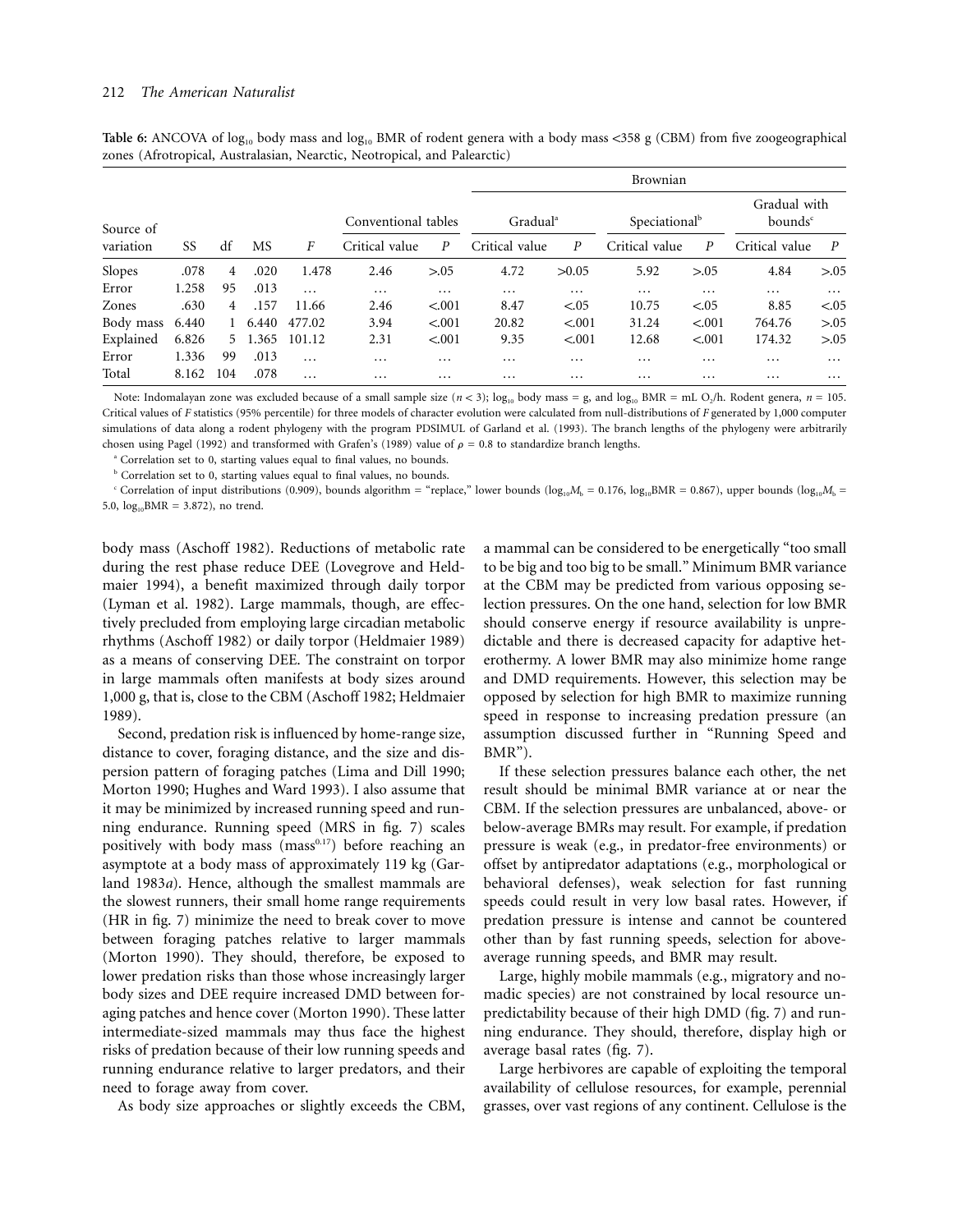| Zone           | Predicted BMR |
|----------------|---------------|
| 10-g mammals:  |               |
| All:           |               |
| Indomalayan    | 11.14         |
| Australasian   | 15.85         |
| Afrotropical   | 16.37         |
| Neotropical    | 17.78         |
| Nearctic       | 24.55         |
| Palearctic     | 41.50         |
| Mesic:         |               |
| Indomalayan    | 11.16         |
| Australasian   | 16.62         |
| Neotropical    | 17.14         |
| Afrotropical   | 19.95         |
| Nearctic       | 27.10         |
| Palearctic     | 42.85         |
| Desert:        |               |
| Palearctic     | 9.16          |
| Afrotropical   | 10.86         |
| Australasian   | 15.24         |
| Nearctic       | 19.23         |
| Neotropical    | 24.72         |
| 10-kg mammals: |               |
| All:           |               |
| Indomalayan    | 1,674         |
| Neotropical    | 1,849         |
| Australasian   | 1,914         |
| Palearctic     | 2,871         |
| Afrotropical   | 3,274         |
| Nearctic       | 3,990         |
| Mesic:         |               |
| Indomalayan    | 1,675         |
| Neotropical    | 1,882         |
| Australasian   | 2,301         |
| Afrotropical   | 3,356         |
| Nearctic       | 4,045         |
| Palearctic     | 4,240         |
| Desert:        |               |
| Neotropical    | 1,225         |
| Palearctic     | 1,941         |
| Australasian   | 2,099         |
| Nearctic       | 3,810         |

**Table 7:** Average basal metabolic rates (mL  $O_2/h$ ) predicted from various categorical allometric equations for mammals (see table 3)

Note: In each category, the zoogeographical zones are listed in order of increasing average BMR.

most abundance organic material on Earth, and hence, most zoogeographical zones could, historically speaking, accommodate high abundances and biomass of mobile herbivores. High herbivore abundances should promote intense predator-prey interactions and "arms races" selecting for fast runners. In terms of the aerobic capacity



**Figure 7:** *Top*, conceptual model of the variation of mammalian BMR (mass-specific or total) expressed as arbitrary residual BMR units. Residuals are calculated from the allometric relationship between  $log_{10}$  BMR and  $log_{10}$  body mass. Basal metabolic rate is assumed to be determined by gradients of rainfall variability, and hence resource variability, in small mammals, and in addition by mobility (e.g., migration potential), predator-prey interactions, and habitat and dietary specialization in large mammals. The constrained body mass (CBM) represents the intermediate body mass at which minimum metabolic variance has evolved as a consequence of hypothesized opposing selection for low BMR to minimize existence costs, and a high BMR to maximize running speed and mobility. Maximum BMR variance occurs at the smallest and largest body sizes. *Bottom*, typical allometries of various parameters that may influence BMR selection. All curves have been scaled to the same range of independence values. BMR (mL  $O_2/g/h$ ) = 4.11  $M_b^{-0.31}$  (this study); COT (cost of transport, kJ/g/km) =  $10,678 M_b^{-0.30}$  (Taylor et al. 1970); MRS (maximum running speed, km/h; polynomial equation in Garland 1983*a*); DMD (daily movement distance, km/day) =  $1.038$   $M_b^{0.25}$ ; Garland 1983*b*); HR (home range, ha) = 14.9  $M<sub>b</sub><sup>1.083</sup>$  (Garland 1983*b*);  $R<sub>t</sub>$  (circadian amplitude of body temperature,  $^{\circ}$ C) = 4.762  $M_{b}^{-0.197}$ (Aschoff 1982).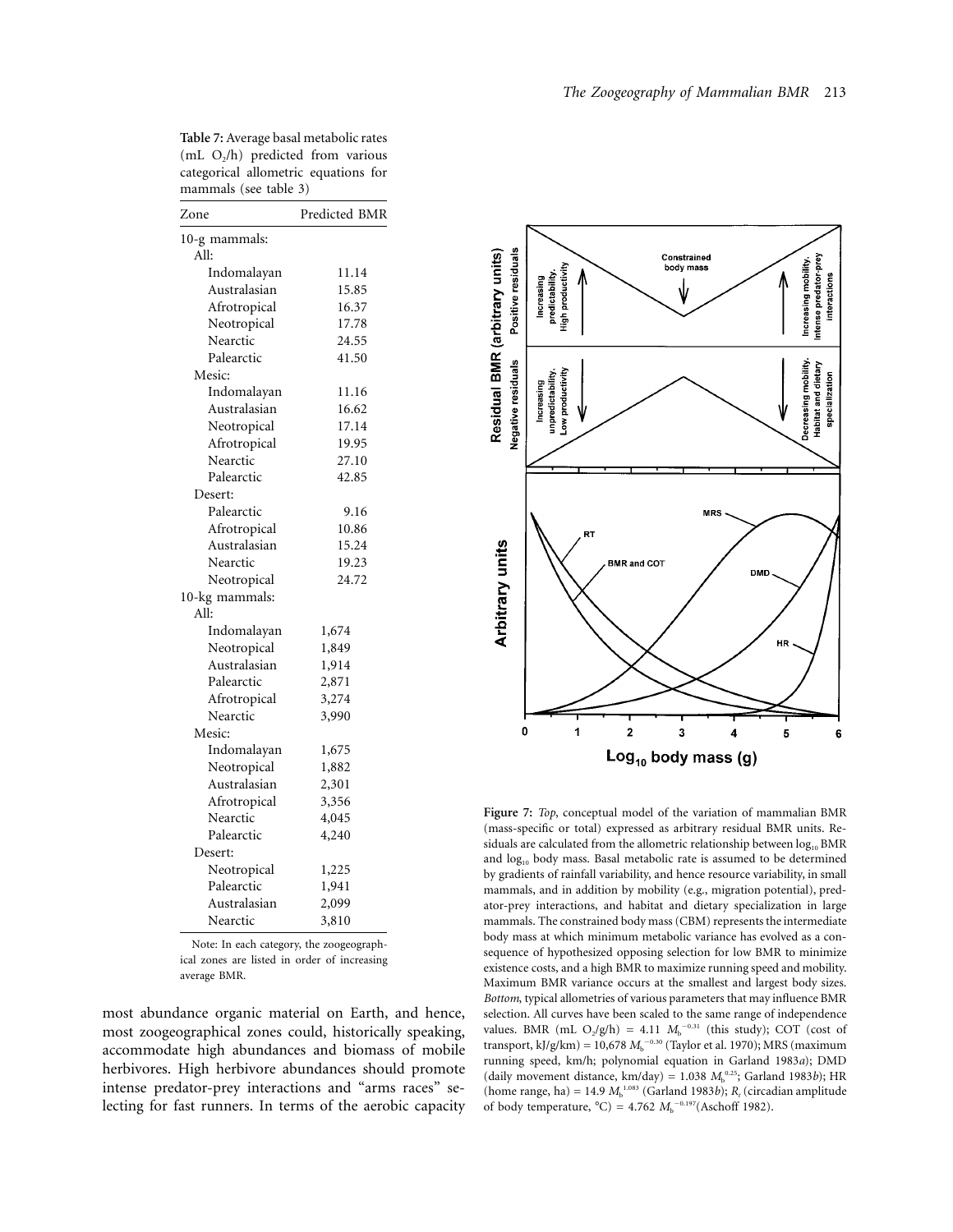model (Bennett and Ruben 1979; Hayes and Garland 1995), the high aerobic capacity necessary for fast running speeds may, in turn, necessitate elevated basal rates of metabolism (see closing discussion under "Running Speed and BMR"). In this respect, their high ECT may be irrelevant in light of intense predator pressure and the capacity for mobility.

Large mammals that are not highly mobile should display low basal rates and tend toward habitat and dietary specialization (fig. 7). They do not, or cannot, migrate from their specialist habitats when resource availability is low. In many cases, morphological specialization to certain lifestyles, for example, burrowing and arboreality, preclude cost-effective long distance movement (Garland 1983*a*). The lowest BMRs should evolve in response to the lowest resource availability likely to occur in time and space. Relative to mobile large mammals, abundance and biomass are likely to be lower, and consequently predator-prey interactions should be less intense or may be reduced by morphological adaptations other than running speed.

# *Existing Zoogeographical Support for the Model*

Although the bowtie model invokes an abiotic gradient of resource predictability as the primary determinant of a mammal's BMR, it also integrates biotic considerations related to size-dependent predation pressure and mobility that may be more important for large mammals than for small mammals. Predictions in this regard are presented in closing. Here I outline some immediate quantitative support for the model based upon the zoogeographical BMR data.

In general, the comparatively low BMRs of small mammals of deserts and ENSO zones and the high BMRs of species in the climatically predictable Palearctic and Nearctic zones support the model well. The Indomalayan and the Australasian zones, as predicted, display the lowest rates (table 7) possibly because these two zones are influenced by ENSO-generated, negative rainfall anomalies in both winter and summer, whereas the Afrotropical is affected by failed summer rains only (NOAA 1994). However, the high BMRs of Nearctic and Palearctic small mammals appear to be linked to highly seasonal, predictable environments (see also McNab 1992).

In most analyses, the Neotropical BMR data were intermediate between those of the Afrotropical-Australian-Indomalayan grouping and the Palearctic-Nearctic grouping. First, ENSO events may not necessarily cause strong negative rainfall anomalies throughout the Neotropics (Philander 1990; Stone et al. 1996). Certainly, on the coast of Chile, ENSO events appear to generate favorable rainfall conditions, rather than prolonged droughts, which stimulate reproduction in small-mammal populations (Meserve et al. 1995). Negative rainfall anomalies are restricted to the northeastern shoulder of the continent and to Middle America, for example, Mexico (NOAA 1994; Stone et al. 1996).

Second, the invasion of South America from North America by eurytopic mammals via land bridges formed during the Pleistocene  $\leq$ 3 million years ago coincided with extensive extinction of diverse Neotropical mammals, especially the xeric-adapted mammals (Mares 1985). Whereas some of the extinction may have resulted from competitive interactions with northern invaders, they most probably resulted from the reduction and/or fragmentation of xeric habitats following major climate changes at that time (Mares 1985). The diversity of the current xericadapted fauna is, thus, very poor compared with other zoogeographical zones, and many mammals occurring in Neotropical deserts are eurytopic.

Those zones with high proportions of highly mobile Artiodactyla and Carnivora (Nearctic, Palearctic, and Afrotropical) with high BMRs seem to support the model predictions for large mammals. The Artiodactyla and Lagomorpha, the two most important prey taxa for carnivores larger than the CBM, have the highest residual BMRs of any mammalian group (Hayssen and Lacy 1985; Lovegrove 1996). The Carnivora have the next highest mean residual BMR value (Lovegrove 1996). The majority of these mammals are highly mobile, and many species of Artiodactyla are well known for their ability to undertake predictable long-range seasonal migrations. Some of the smaller carnivores, such as badgers and skunks, which are relatively slow runners for their size (Garland 1983*a*), are exceptions to this generalization.

Notwithstanding the poor understanding of the relationship between maximum running speed and BMR discussed in "Running Speed and BMR," several trends suggesting evidence of an evolutionary arms race between carnivores and their prey at body masses greater than the CBM are worth noting. First, the Artiodactyla, Lagomorpha, and Carnivora include the fastest runners of all mammalian taxa (Garland 1983*a*). Second, maximum running speed is mass independent within the Artiodactyla and the Carnivora; many small artiodactyls and carnivores can run as fast as their larger counterparts (Garland 1983*a*). Thus, for these groups, casual observation does point to an association between fast maximum running speeds and high BMR values.

The low BMRs of the large Xenarthra agree with the predictions for large mammals that are not highly mobile. Apart from the Monotremata, the Xenarthra display the lowest basal rates of all mammals (McNab 1984; Hayssen and Lacy 1985; Lovegrove 1996). They also have the longest history of dietary specialization of any mammalian lineage (Eisenberg 1981). Presumably their specialized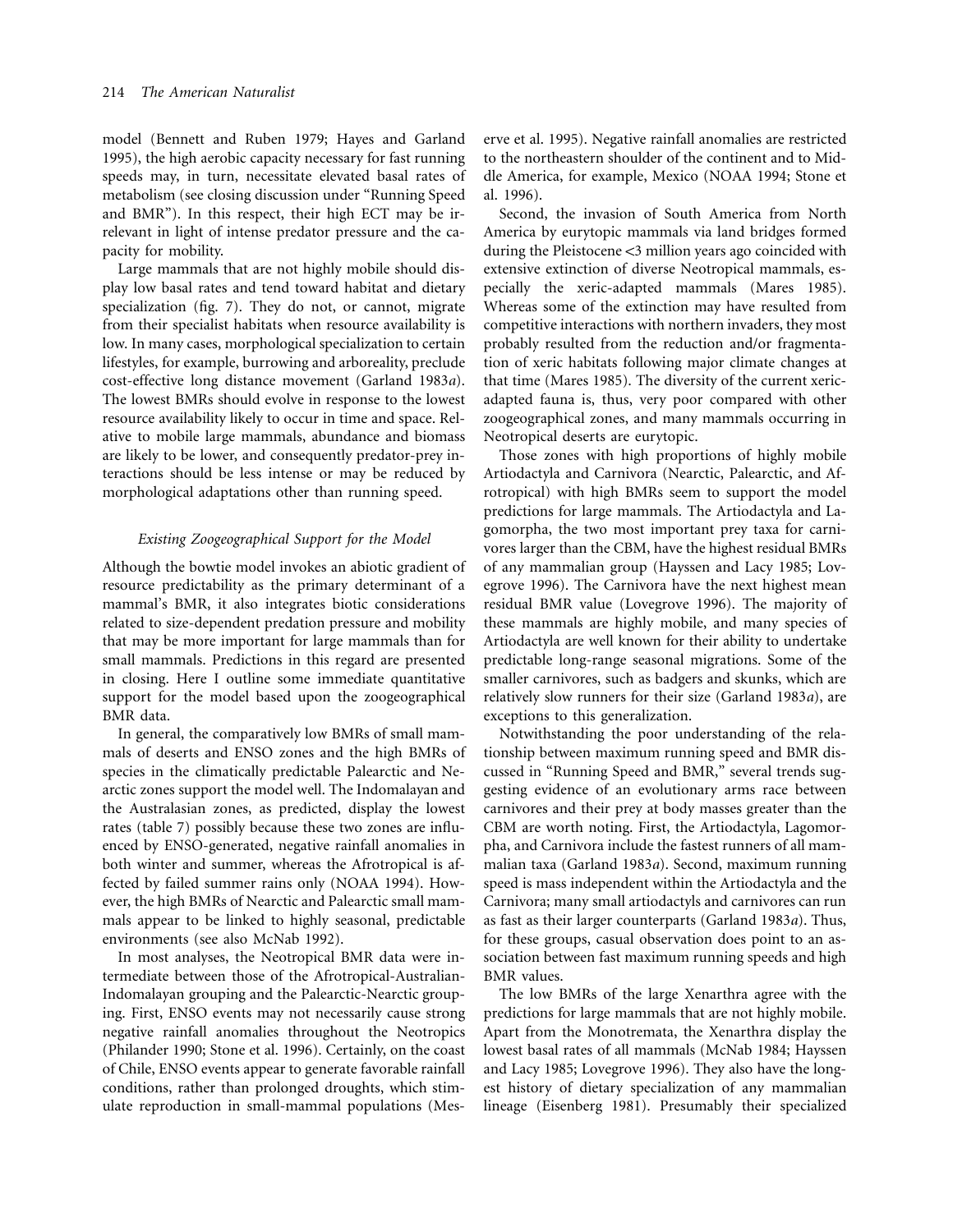feeding habits brought them into minimal competitive conflict with Nearctic invaders because they appear not to have been displaced as dramatically as many other Neotropical mammals (Mares 1985). They may not need to migrate during periods of resource variability provided that sufficient resources exists to sustain their comparatively low energetic requirements. Moreover, as discussed shortly, selection for high BMRs in response to predation pressure (i.e., fast running speeds) may also be offset by the evolution of body armor in many species in this group.

The other large mammals characterized by low BMRs are the Australian macropod marsupials. The model predicts that large mobile herbivores should display high BMRs, but two factors unique to Australia may have promoted selection for low BMRs: hopping locomotion and very low soil nutrients (Flannery 1994). It has been argued (Flannery 1994) that the evolution of a hopping gait alternative to quadrupedal locomotion in macropods guarantees running speeds equal to those of similar-sized quadrupeds (Garland et al. 1988), but at the lowest COT yet measured in terrestrial mammals (Dawson and Taylor 1973). A low COT is achieved by attaining running speeds in excess of those normally determined by an animal's maximum oxygen consumption during running ( $Vo<sub>2</sub>max$ ). Hence, macropods can theoretically move considerable distances rapidly and cheaply without the attendant requirement for a high BMR, a novel evolutionary solution to low and unpredictable resource and nutrient availability on the Australian continent (Flannery 1994).

## *Further Testable Predictions*

Although largely qualitative at this stage, the bowtie model should provide a fresh basis for unifying physiological and ecological concepts associated with resource allocation and the energetic basis of life-history evolution. Of course, the underlying cause and effect of geographic variation in BMR cannot be identified definitively using the approach adopted in this study. However, this should not restrict the development of hypotheses aiding a future experimental or eclectic approach. In closing, I outline several obvious, but not exhaustive, approaches that may assist in quantitatively testing various predictions and assumptions of the model.

*Selection against the CBM.* Minimal BMR variance and predation, locomotor, and energetic constraints associated with the CBM, should lead to detectable selection against body sizes surrounding the CBM. For example, I would predict lower-than-expected extant species numbers especially in unpredictable environments, lower-than-expected extinct species numbers in the fossil record, and high rates of extinction in unpredictable environments disturbed in historical time, for example, those badly fractionated through habitat degradation, those subjected to altered fire regimes, or those in which alien predators have been introduced. These predictions are relatively easy to test with zoogeographical body mass frequency distribution data. However, geographical scale may be an important consideration in the outcome of such tests (see "The 'Island Rule'").

*The "Island Rule."* The bowtie model argues that large mobile mammals can avoid unpredictable environments by migration, whereas small mammals cannot. The potential for migration is, however, limited on small land masses, for example, large islands. If, in addition to limited migration potential predation risks are also low, as they often are on smaller land masses, we should expect deviations from the predictions of the model. For example, I would predict selection for lower-than-average BMRs in both small and large island mammals, but also a tendency toward gigantism in small mammals and dwarfism in large mammals, relative to mainland counterparts. Under reduced predation pressure, gigantism increases DMD and HR and decreases the COT, whereas dwarfism reduces DEE and the need for high MRS (fig. 7). Although these body size predictions are consistent with the island rule (Foster 1963; Van Valen 1965; Lomolino 1985), the bowtie model provides an alternative explanation for the patterns. It is noteworthy that the switch from gigantism to dwarfism in Lomolino's (1985) data occurs at the CBM. It may be possible to resolve these alternative explanations by quantitatively comparing BMR and body mass trends in terms of the relative rainfall unpredictability of small, insular land masses.

*The Aridity-Mimic Effect.* The basic tenet of the bowtie model is that the selective influence of ENSO-induced rainfall variability in mesic habitats mimics the selection that occurs in arid zones, especially in small mammals. This assumption can be easily tested by comparing the BMR of counterpart mesic and arid mammals from zoogeographical zones in which the severity of association between ENSO and rainfall variability in mesic zones differs. For example, I would predict marked differences in the BMR of arid and mesic Nearctic and Palearctic small mammals but marginal differences in Afrotropical and Australasian species.

*Running Speed and BMR.* The relationship between maximum running speed and BMR in large mammals is an important assumption in the bowtie model, yet what we currently understand is little more than speculation or circumstantial observation. Garland (1983*a*) has suggested that, on average, the maximum running speed a mammal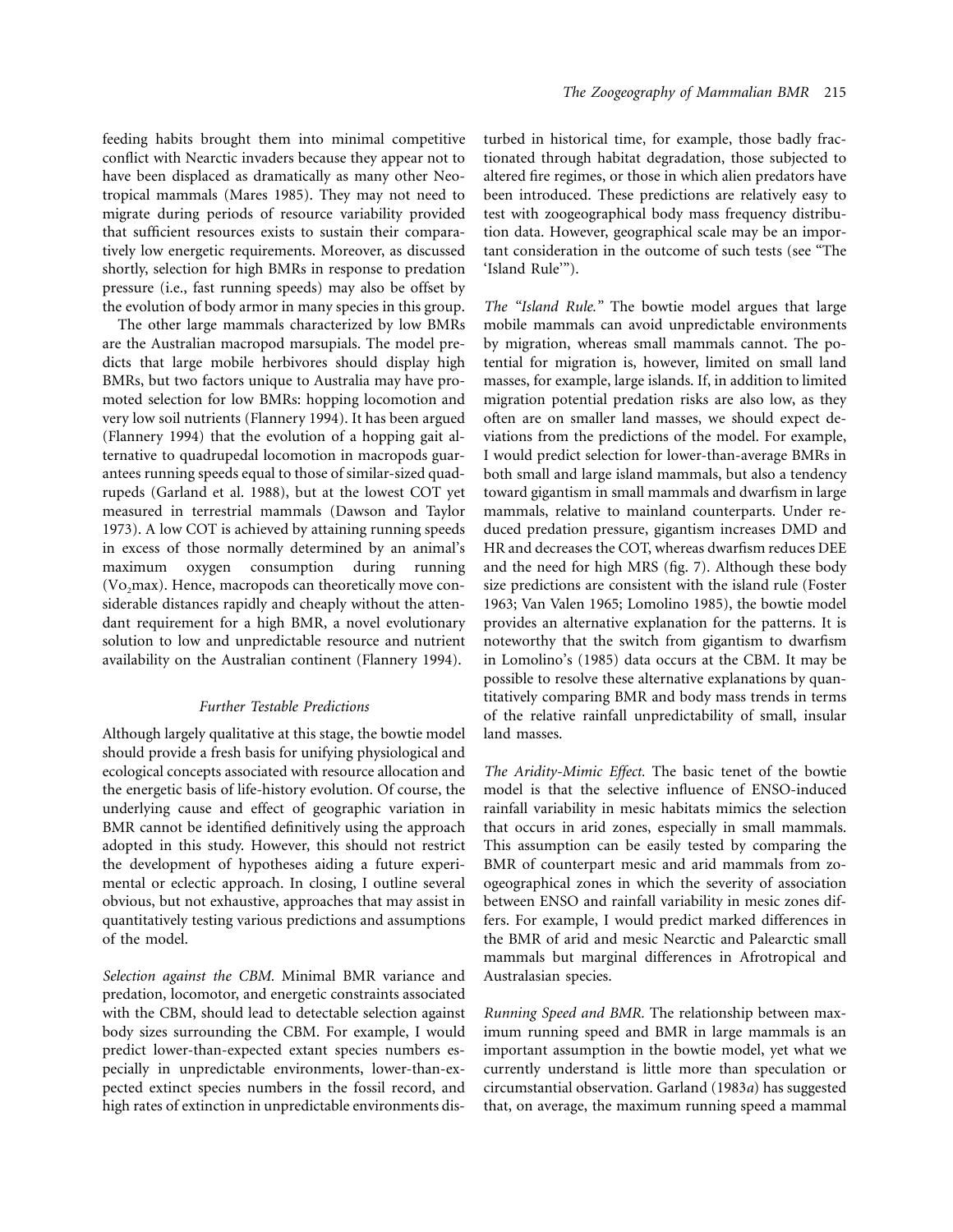can attain is roughly twice its maximum aerobic speed (the maximum speed at  $Vo<sub>2</sub>$ max). Hence, mammals with a high Vo<sub>2</sub>max should presumably attain faster maximum running speeds. However, Vo<sub>2</sub>max is also generally about tenfold greater than the basal metabolic rate in mammals (Taylor et al. 1970). Small marsupials  $( $3 \text{ kg}$ ), though,$ display a greater aerobic scope between minimum and maximum cold- or exercise-induced metabolism than eutherians (Hinds et al. 1993), but this capacity has not been investigated in large mammals. Selection for high BMR may therefore be positively correlated with  $Vo<sub>2</sub>$ max and hence maximum running speed, or conversely, selection for a high  $Vo_2$ max may be correlated with high BMRs. Ultimately, elucidating physiological adaptation in this regard will require more rigorous testing of the Aerobic Capacity Model (Hayes and Garland 1995), possibly by integrating mechanistic and phylogenetic performance approaches (Autumn et al. 1999).

*Unbalanced Selection Surrounding the CBM.* Two circumstantial observations of potential unbalanced selection surrounding the CBM are worthy of further testing. First, eight of the 10 mammals with the lowest BMR residuals (excluding the aquatic platypus) in the body size range 200–4,000g (132 species) surrounding the CBM possess body armor either in the form of spines (two tenrecs, three hedgehogs) or dermal armor (three armadillos). These data may support the prediction that, if predation pressure on mammals that cannot run fast is reduced, in this instance by morphological defenses, unbalanced selection for low BMR in response to other constraints concerning resource availability and energy expenditure should evolve.

In this regard, it is also noteworthy that vigilance sociality has evolved in response to predation pressure in several ground-dwelling mammals (e.g., suricate, dwarf mongoose) in this body size range (Skinner and Smithers 1990). The suricate (*Suricatta suricata*) also has a comparatively low BMR residual (this study), but this could also be attributed to its arid habitat.

On the other hand, the 10 mammals with the highest BMR residuals within the same size range include four of the seven lagomorphs in the data set (1,563–3,250 g). The Lagomorpha are the fastest runners for their size of all mammals; they have a maximum running speed four times higher than predicted by their body mass (Garland 1983*a*). This observation supports the prediction that selection for fast running speeds and high BMRs may be the only alternative to defense or vigilance mechanisms immediately beyond the CBM.

However, these observations are biased by species relatedness and hence shared inherited traits. Adequate testing of the speed-versus-defense association with BMR requires an independent PI analysis of correlated traits.

*BMR and Life-History Parameters.* It is implicit in the bowtie model that, if life history parameters (e.g. age and size at maturity) are correlated with physiological variables (Harvey et al. 1991; Kozłowski and Weiner 1997), then the model should provide a basis for life-history predictions based upon resource predictability, mobility and predation criteria. For example, if the high BMR of small mammals in predictable environments optimizes production rather than longevity, we should expect these mammals to grow fast, reach maturity quickly, and produce large and frequent litters. Yet, the empirical relationship between mammal metabolism and life-history parameters remains unresolved (Read and Harvey 1989; Yom-Tov 1989; Harvey and Pagel 1991; Harvey et al. 1991; Stearns 1992; Stephenson and Racey 1995). Harvey et al. (1991) questioned early attempts to correlate variables using species data and conventional statistical procedures. Their PI analysis failed to establish a consistent relationship between metabolic rate and 22 life-history characteristics. Only one trait, the number of offspring per litter, was positively correlated.

I am cautious about inferring too much from Harvey et al.'s (1991) analysis in light of several implications of the bowtie model that may render past analyses unrealistic. First, the evolutionary dichotomy between small and large mammal guilds has not been previously recognized. Body size cannot continue to be treated merely as a troublesome covariate. The bowtie model would argue that small mammals should not be compared with large mammals in terms of the evolution of metabolic and life-history traits. The life-history traits of large mammals may be less predictable on energetic grounds than they are for small mammals because relative mobility and predator-prey pressures may be more important in their evolution than spatial resource variability. Second, data sets may be biased by disparate zoogeographical representation. It is unrealistic, for example, in analyzing data sets predominantly from Holarctic mammals, as is often the case. Holarctic species are likely to display similar energetic adaptations in response to highly seasonal, predictable environments and are, therefore, unlikely to vary much in terms of life-history traits. Tests of the association between life-history traits and BMR analyses must ensure balanced representation of mammals from all zoogeographical zones and separate analyses for small- and large-mammal guilds.

## **Acknowledgments**

I am very grateful to C. Downs (Pietermaritzburg), F. Geiser (Armidale), G. Ellison (London), and M. Mares (Oklahoma) for assisting me in assembling the data. T. Garland (Madison) kindly provided me with his Phenotypic Diversity Analysis Programs and invaluable advice.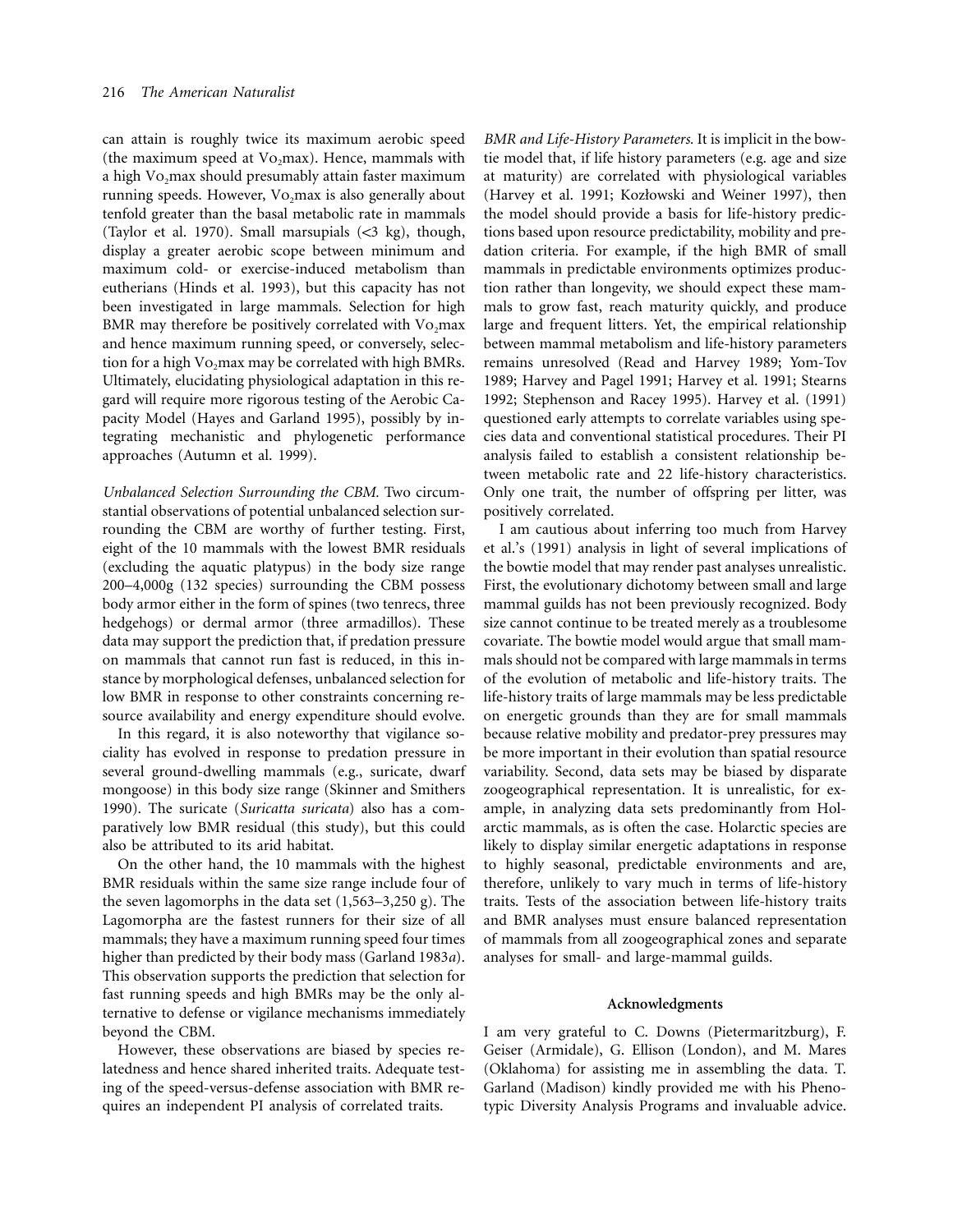I am particularly grateful to F. Catzeflis (Montpellier) and L. Granjon (Paris) for assisting me in assembling the rodent phylogeny. Last, I am indebted to G. Körtner (Armidale), M. Lawes and D. Brothers (Pietermaritzburg), P. Reynolds (Richmond), and to various anonymous referees for their exhaustive efforts, comments, and suggestions on various drafts of the manuscript. The study was financed with a Core Rolling Research Grant from the Foundation for Research Development and the University of Natal Research Fund.

# **Literature Cited**

- Allan, R., J. Lindesay, and D. Parker. 1996. El Niño Southern Oscillation and climatic variability. CSIRO Australia, Collingwood.
- Aschoff, J. 1982. The circadian rhythm of body temperature as a function of body size. Pages 173–188 *in* C. R. Taylor, R. Johansen, and L. Bolis, eds. A companion to animal physiology. Cambridge University Press, Cambridge.
- Autumn, K., D. Jindrich, D. DeNardo, and R. Mueller. 1999. Locomotor performance at low temperature and the evolution of nocturnality in geckos. Evolution 53: 580–599.
- Barry, R. G., and A. H. Perry. 1973. Synoptic climatology: methods and applications. Methuen, London.
- Bennett, A. F., and J. A. Ruben. 1979. Endothermy and activity in vertebrates. Science (Washington, D.C.) 206: 649–654.
- Benton, M. J. 1990. Vertebrate palaeontology. Unwin Hyman, London.
- Blackburn, T. M., and K. J. Gaston. 1994. Animal body size distributions: patterns, mechanisms and implications. Trends in Ecology & Evolution 9:471–474.
- Brody, S. 1945. Bioenergetics and growth. Reinhold, New York.
- Brown, J. H., P. A. Marquet, and M. L. Taper. 1993. Evolution of body size: consequences of an energetic definition of fitness. American Naturalist 142:573–584.
- Budyko, M. I. 1986. The evolution of the biosphere. Reidel, Dordrecht.
- Chang, W. Y. B. 1997. ENSO: extreme climate events and impacts on Asian deltas. Journal of the American Water Resources Association 33:605–614.
- Chown, S. L., and K. J. Gaston. 1997. The species-body size distribution: energy, fitness and optimality. Functional Ecology 11:365–375.
- Dawson, T. J., and C. R. Taylor. 1973. Energetic cost of locomotion in kangaroos. Nature (London) 246: 313–314.
- Dobson, A. P., and M. J. Crawley. 1987. What's special

about desert ecology. Trends in Ecology & Evolution 2: 145–146.

- Eisenberg, J. F. 1981. The mammalian radiations: an analysis of trends in evolution, adaptation, and behavior. Athlone, London.
- Flannery, T. 1994. The future eaters. Braziller, New York.
- Foster, J. B. 1964. The evolution of mammals on islands. Nature (London) 202:234–235.
- Garland, T. 1983*a*. The relation between maximal running speed and body mass in terrestrial mammals. Journal of Zoology (London) 199:157–170.
- ———. 1983*b*. Scaling the ecological cost of transport to body mass in terrestrial mammals. American Naturalist 121:571–587.
- Garland, T., F. Geiser, and R. V. Baudinette. 1988. Comparative locomotor performance of marsupial and placental mammals. Journal of Zoology (London) 215: 505–522.
- Garland, T., P. H. Harvey, and A. R. Ives. 1992. Procedures for the analysis of comparative data using phylogenetically independent contrasts. Systematic Biology 41: 18–32.
- Garland, T., A. W. Dickerman, C. M. Janis, and J. A. Jones. 1993. Phylogenetic analysis of covariance by computer simulation. Systematic Biology 42:265–292.
- Glantz, M., R. Katz, and N. Nicholls. 1991. ENSO teleconnections linking worldwide climate anomalies: scientific basis and societal impacts. Cambridge University Press, Cambridge.
- Gopinathan, C. K. 1997. Impact of 1990–'95 ENSO/WEPO event on Indian monsoon rainfall. Indian Journal of Marine Science 26:258–262.
- Grafen, A. 1989. The phylogenetic regression. Philosophical Transactions of the Royal Society of London B, Biological Sciences 326:119–157.
- Harger, J. R. E. 1995. Air temperature variations and ENSO effects in Indonesia, the Philippines and El Salvador: ENSO patterns and changes from 1866 to 1993. Atmospheric Environment 29:1919–1942.
- Harvey, P. H., and M. A. Elgar. 1987. In defense of the comparative method. Functional Ecology 1:160–161.
- Harvey, P. H., and M. D. Pagel. 1991. The comparative method in evolutionary biology. Oxford University Press, Oxford.
- Harvey, P. H., M. D. Pagel, and J. A. Rees. 1991. Mammalian metabolism and life histories. American Naturalist 137:556–566.
- Hayes, J. P., and T. Garland. 1995. The evolution of endothermy: testing the aerobic capacity model. Evolution 49:836–847.
- Hayssen, V., and R. C. Lacy. 1985. Basal metabolic rates in mammals: taxonomic differences in the allometry of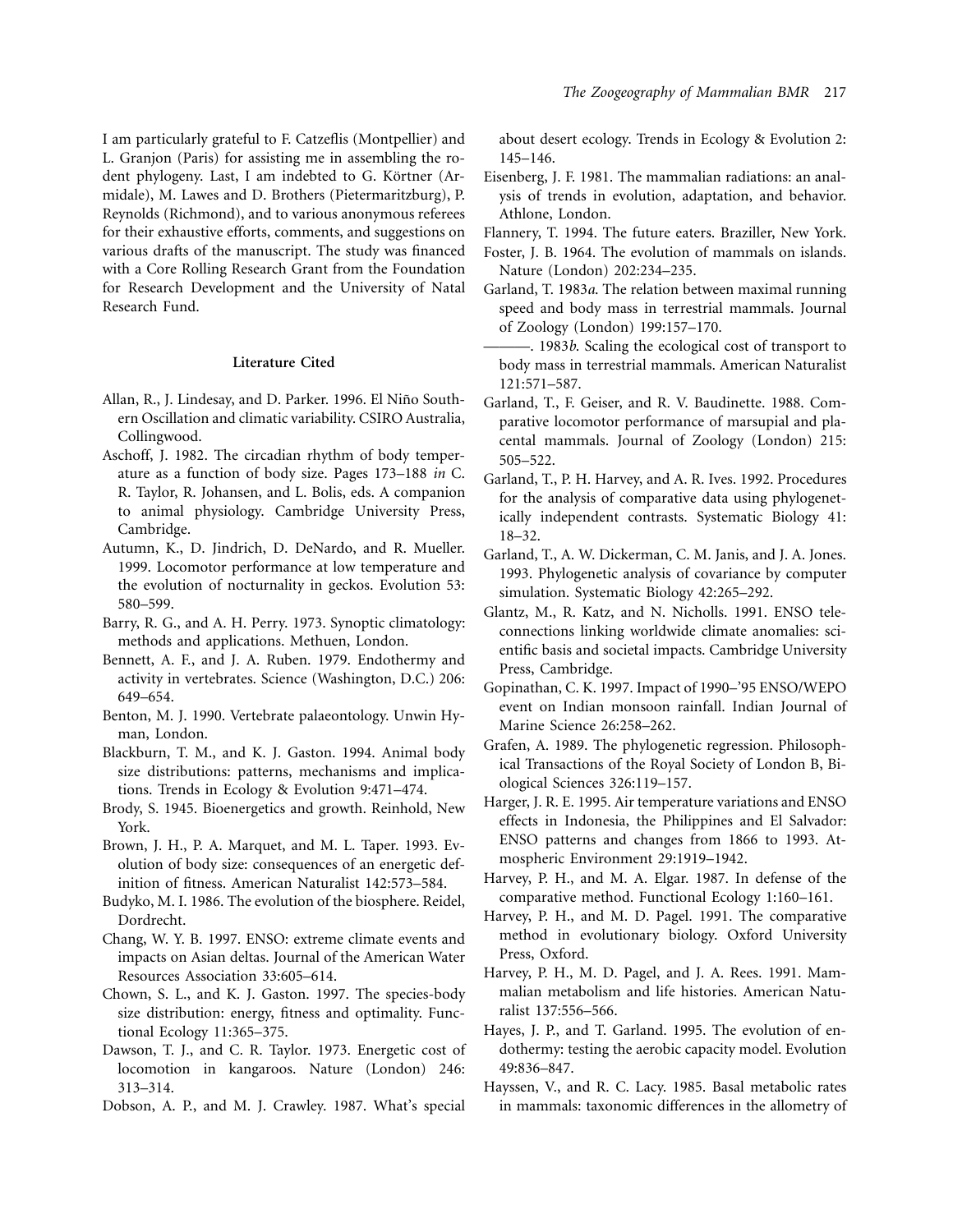BMR and body mass. Comparative Biochemistry and Physiology 81A:741–754.

- Heldmaier, G. 1989. Seasonal acclimatization of energy requirements in mammals: functional significance of body weight control, hypothermia, torpor and hibernation. Pages 130–139 *in* W. Wieser and E. Gnaiger, eds. Energy transformations in cells and organisms. Thieme, Stuttgart.
- Heusner, A. A. 1991. Size and power in mammals. Journal of Experimental Biology 160:25–54.
- Hinds, D. S., and R. C. MacMillen. 1985. Scaling of energy metabolism and evaporative water loss in heteromyid rodents. Physiological Zoology 58:282–298.
- Hinds, D. S., R. V. Baudinette, R. E. MacMillen, and E. A. Halpern. 1993. Maximum metabolism and the aerobic factorial scope of endotherms. Journal of Experimental Biology 182:41–56.
- Hughes, J. J., and D. Ward. 1993. Predation risk and distance to cover affect foraging behavior in Namib Desert gerbils. Animal Behaviour 46:1243–1245.
- Hulbert, A. J., and T. J. Dawson. 1974. Standard metabolism and body temperature of perameloid marsupials from different environments. Comparative Biochemistry and Physiology 47A:583–590.
- Jürgens, K. D. 1989. Allometrie als Konzept des Interspeziesvergleiches von Physiologischen Grössen. Parey, Hamburg.
- Kleiber, M. 1932. Body size and animal metabolism. Hilgardia 6:315–353.
- Kozłowski, J. 1996. Energetic definition of fitness? yes, but not that one. American Naturalist 147:1087–1091.
- Kozłowski, J., and J. Weiner. 1997. Interspecific allometries are the by-products of body size optimization. American Naturalist 149:352–380.
- Lima, S. L., and L. M. Dill. 1990. Behavioral decisions made under the risk of predation: a review and prospectus. Canadian Journal of Zoology 68:619–640.
- Lomolino, M. V. 1985. Body size of mammals on islands: the island rule reexamined. American Naturalist 125: 310–316.
- Louw, G. N., and M. Seely. 1982. Ecology of desert organisms. Longman, London.
- Lovegrove, B. G. 1986. The metabolism of social subterranean rodents: adaptation to aridity. Oecologia (Berlin) 69:551–555.
- -. 1993. The living deserts of southern Africa. Fernwood, Cape Town.
- -. 1996. The low basal metabolic rates of marsupials: the influence of torpor and zoogeography. Pages 141–151 *in* F. Geiser, A. J. Hulbert, and S. C. Nicol, eds. Adaptations to the cold. Tenth International Hibernation Symposium. University of New England Press, Armidale.
- Lovegrove, B. G., and G. Heldmaier. 1994. The amplitude of circadian body temperature rhythms in three rodents (*Aethomys namaquensis*, *Thallomys paedulcus* and *Cryptomys damarensis*) along an arboreal-subterranean gradient. Australian Journal of Zoology 42:65–78.
- Lovegrove, B. G., G. Heldmaier, and M. Knight. 1991. Seasonal and circadian energetic patterns in an arboreal rodent, *Thallomys paedulcus*, and a burrow-dwelling rodent, *Aethomys namaquensis*, from the Kalahari Desert. Journal of Thermal Biology 16:199–209.
- Lyman, C. P., J. S. Willis, A. Malan, and L. C. H. Wang. 1982. Hibernation and torpor in mammals and birds. Academic Press, New York.
- MacMillen, R. E., and T. Garland. 1989. Adaptive physiology. Pages 143–168 *in* J. N. Lane and G. L. Kirkland, Jr., eds. Advances in the study of *Peromyscus* (Rodentia). Texas Technical University Press, Lubbock.
- MacMillen, R. E., and D. S. Hinds. 1983. Water regulatory efficiency in heteromyid rodents: a model and its application. Ecology 64:152–164.
- Mann, M. E., R. S. Bradley, and M. K. Hughes. 1998. Global-scale temperature patterns and climate forcing over the past six centuries. Nature (London) 392: 779–787.
- Mares, M. A. 1985. Mammal faunas of xeric habitats and the Great American interchange. Pages 489–520 *in* F. Stehli and D. Webb, eds. The Great American biotic interchange. Plenum, New York.
- ———. 1999. Encyclopedia of deserts. University of Oklahoma Press, Norman.
- McNab, B. K. 1984. Physiological convergence amongst ant-eating and termite-eating mammals. Journal of Zoology (London) 203:485–510.
- -. 1986. The influence of food habits on the energetics of eutherian mammals. Ecological Monographs 56:1–19.
- ———. 1988. Complications inherent in scaling the basal metabolic rate of metabolism in mammals. Quarterly Review of Biology 63:25–54.
- -. 1992. The comparative energetics of rigid endothermy: the Arvicolidae. Journal of Zoology (London) 227:585–606.
- McNab, B. K., and P. Morrison. 1963. Body temperature and metabolism in subspecies of *Peromyscus* from arid and mesic environments. Ecological Monographs 33: 63–82.
- Meserve, P. L., J. A. Yunger, J. R. Gutierrez, L. C. Contreras, W. B. Milstead, B. K. Lang, K. L. Cramer, et al. 1995. Heterogeneous responses of small mammals to an El Niño Southern Oscillation event in northcentral semiarid Chile and the importance of ecological scale. Journal of Mammalogy 76:580–595.
- Morton, S. R. 1990. The impact of European settlement